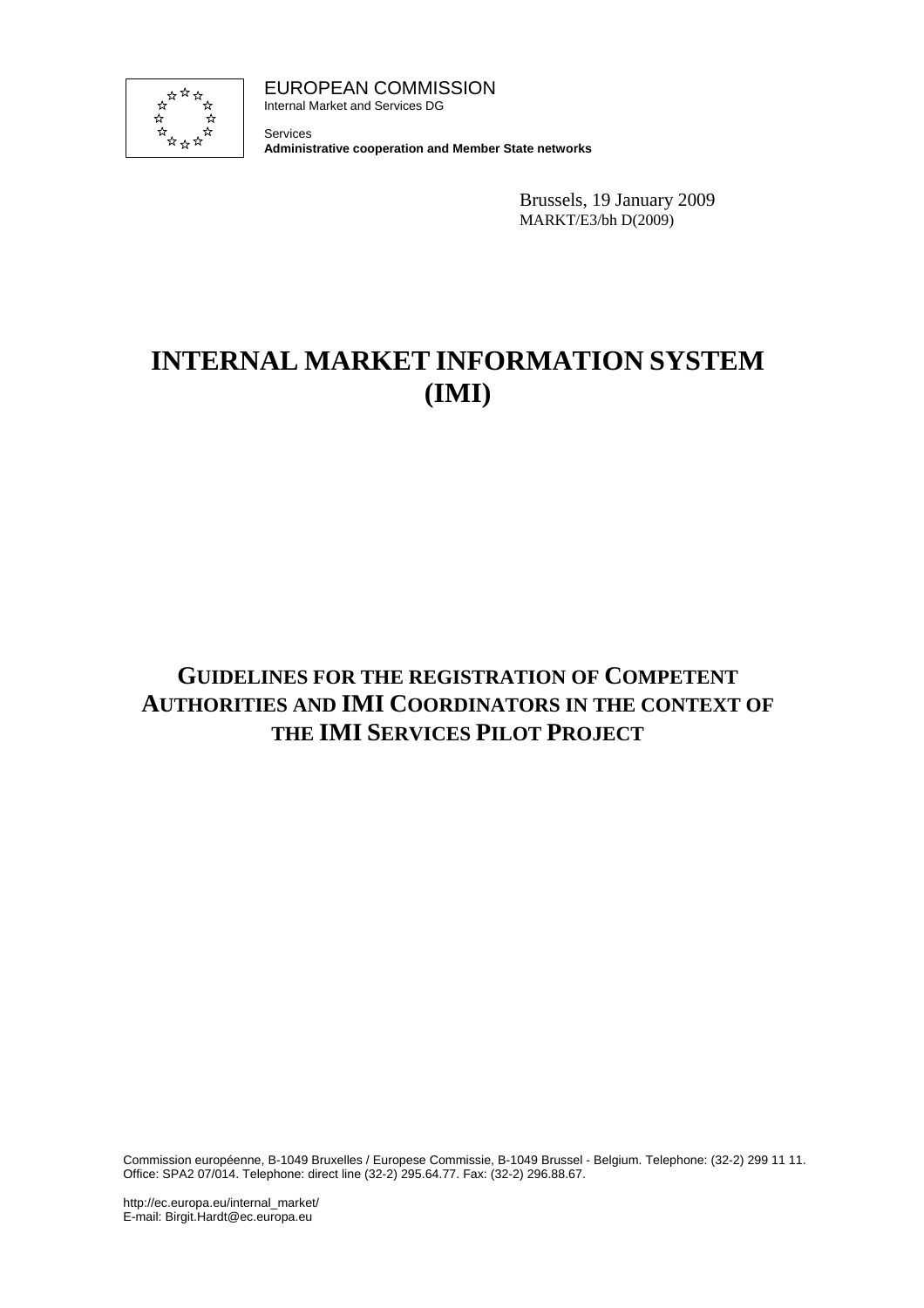| PART 1: EVERYTHING YOU NEED TO KNOW TO REGISTER                                                                                                                                        |
|----------------------------------------------------------------------------------------------------------------------------------------------------------------------------------------|
| 1.                                                                                                                                                                                     |
| 2.                                                                                                                                                                                     |
| 3.                                                                                                                                                                                     |
| PART 2: REGISTERING AUTHORITIES WITH ACCESS TO THE IMI                                                                                                                                 |
| ACTION 1: IDENTIFY AUTHORITIES THAT NEED ACCESS TO IMI  13<br>1.                                                                                                                       |
| ACTION 2: DECIDE WHETHER TO REGISTER SUPER-DIMICS<br>2.                                                                                                                                |
| <b>ACTION 3: GRANT ACCESS TO EXISTING AUTHORITIES WITHIN</b><br>3.<br>IMI AS IMI COORDINATORS FOR SERVICES (APPLIES TO NIMIC                                                           |
| ACTION 4: REGISTERING NEW AUTHORITIES AS IMI<br>4.<br>COORDINATORS FOR SERVICES (APPLIES TO NIMIC AND SDIMIC                                                                           |
| ACTION 5: GRANTING ACCESS TO AUTHORITIES ALREADY<br>5 <sub>1</sub><br>REGISTERED IN IMI TO THE NEW LEGISLATIVE AREA SERVICES<br>AS A COMPETENT AUTHORITY (APPLIES TO NIMIC, SDIMIC AND |
| ACTION 6: REGISTERING ADDITIONAL COMPETENT<br>6.                                                                                                                                       |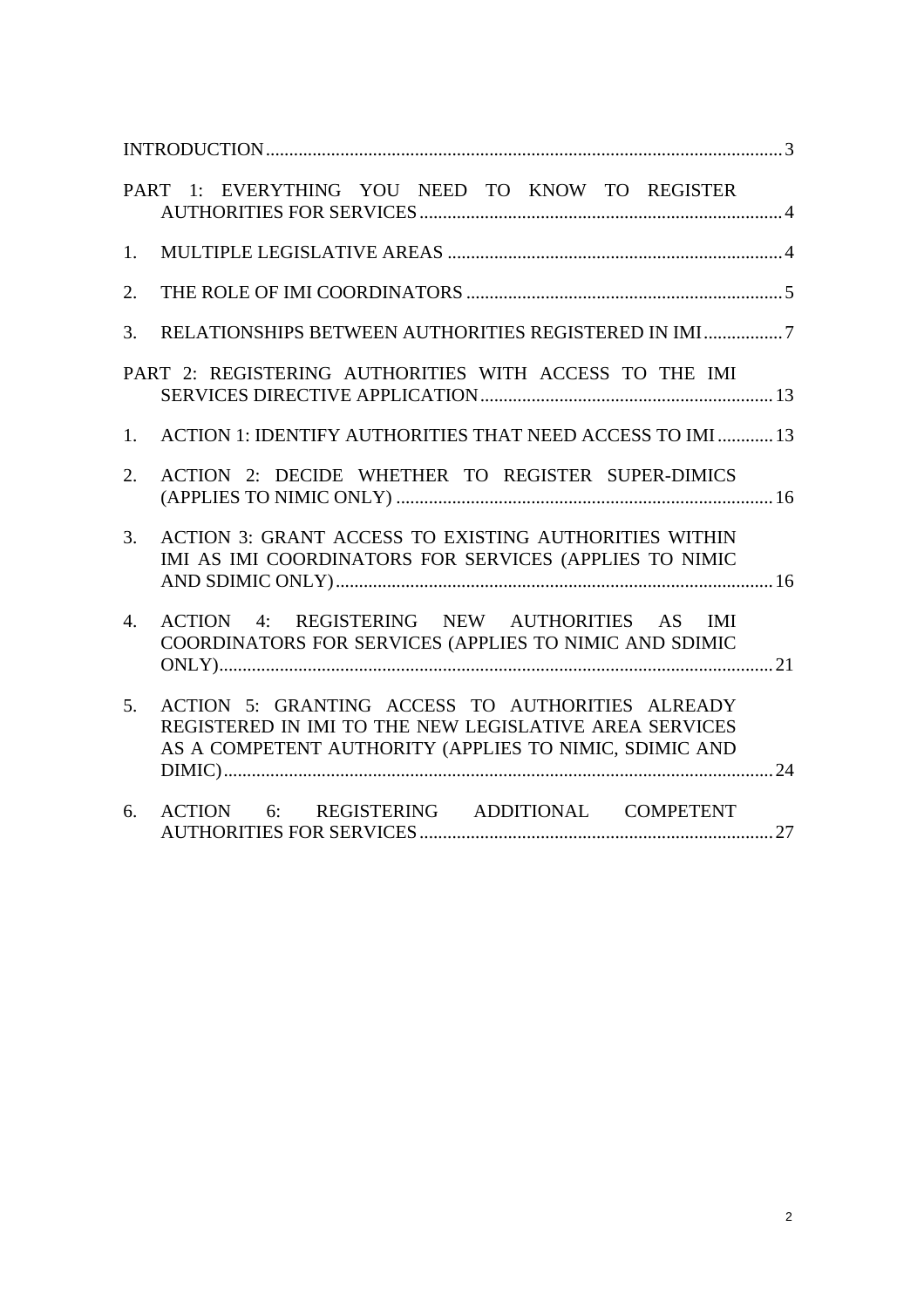## **Introduction**

<span id="page-2-0"></span>The Internal Market Information System (IMI) is an electronic exchange network aiming at improving communication between Member State administrations. It is a single information system based on **reusable building blocks**. It is designed to be able to support many pieces of Internal Market legislation.

Whilst initially, IMI supported only one legislative area (professional qualifications), a **second legislative area (Services)** will be added to IMI on a pilot basis as of January 2009. The pilot aims to pave the way towards a fully operational IMI system by the end of the year. Following a step-by-step approach, the first priority for Member States will be the **identification and registration of authorities** with access to the legislative area Services.

In order to assist Member States in this task, the Commission has already provided a number of guidance documents.<sup>1</sup> This document provides additional information, bearing in mind the changes resulting from the addition of a second legislative area to IMI. The document is divided into two parts.

**Part 1** will give you the background knowledge that you need in order to plan your registration process carefully. It is intended to help Member States in making an informed decision about the designation of IMI Coordinators and Competent Authorities in relation to the Legislative Area Services. It explains in detail:

- How IMI supports multiple legislative areas
- The role of IMI Coordinators

 $\overline{a}$ 

• The relationships between authorities registered in IMI.

**Part 2** provides guidance on the concrete steps to follow in order to give authorities access to the new Legislative Area 'Services'. It looks at:

- How to plan your registration process
- How to designate IMI Coordinators for Services
- How to designate Competent Authorities for Services.

If you have any questions related to authority registration in relation to the Services Pilot Project, do not hesitate to contact the IMI team at the European Commission at any time. You can reach us at [markt-imi@ec.europa.eu](mailto:markt-imi@ec.europa.eu) or at the IMI Helpdesk on [imi-helpdesk@ec.europa.eu](mailto:imi-helpdesk@ec.europa.eu) 

<sup>&</sup>lt;sup>1</sup> See: "Preparing the IMI Services Directive Pilot Project in the Member States" (December 2008), "Guidelines for the Registration of Competent Authorities and IMI Coordinators" (October 2007), "The Role of the National IMI Coordinator" (April 2007). All documents are available on the CIRCA server or from DG MARKT, Unit E3 [\(markt-imi@ec.europa.eu\)](mailto:markt-imi@ec.europa.eu). See also: IMI User Handbook, Chapters 20-24 [\(http://ec.europa.eu/internal\\_market/imi-net/docs/user\\_handbook\\_en.pdf \)](http://ec.europa.eu/internal_market/imi-net/docs/user_handbook_en.pdf)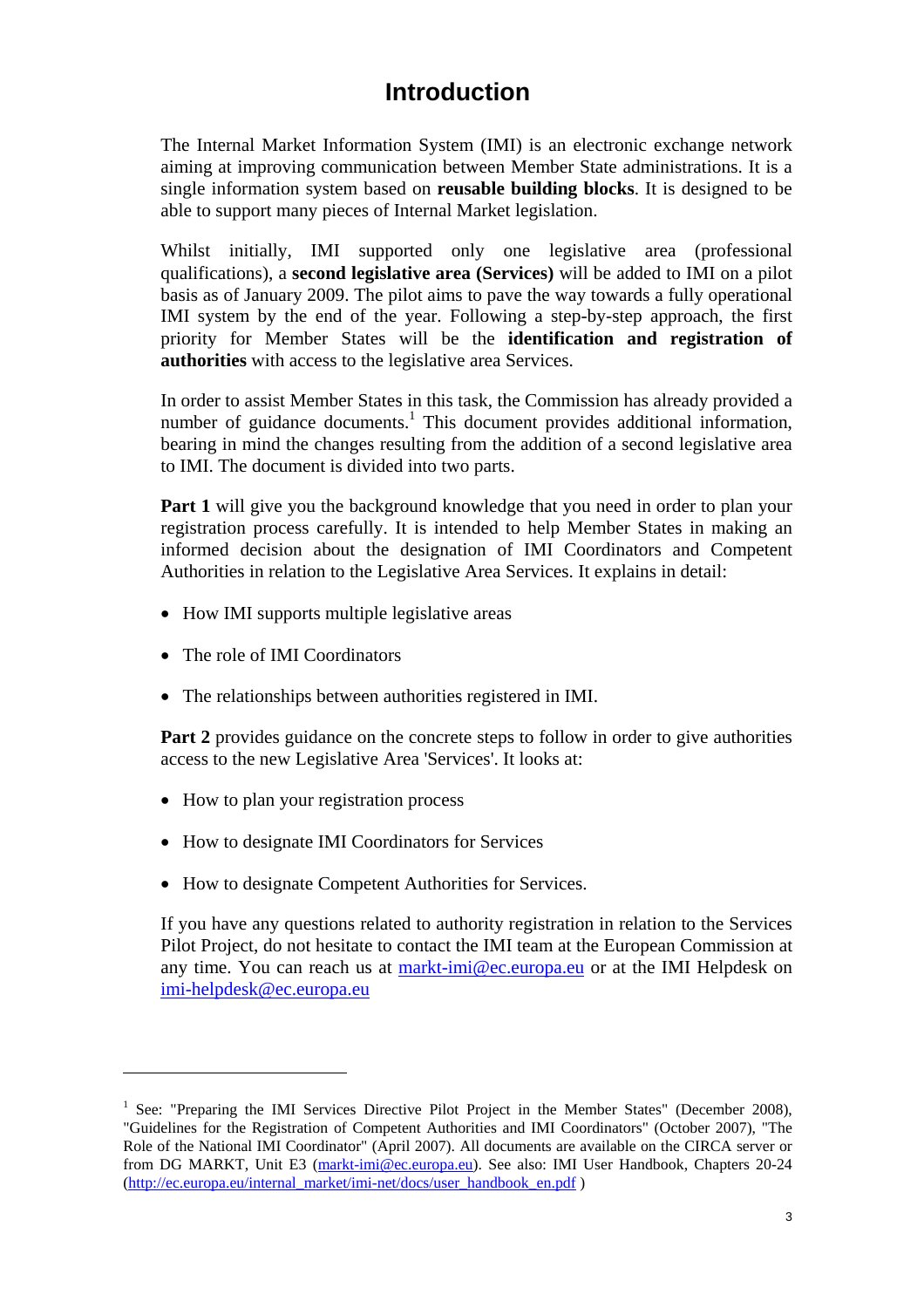## <span id="page-3-0"></span>**Part 1: Everything you need to know to register authorities for Services**

#### <span id="page-3-1"></span>**1. MULTIPLE LEGISLATIVE AREAS**

#### **1.1. Modules shared by all legislative areas**

IMI is capable of supporting multiple legislative areas. This means that certain modules within IMI will be shared by all Legislative Area applications. These include most notably:

⇒ Competent Authority database

 $\Rightarrow$  Simple information request workflow

⇒ Online machine translation

It is important to remember in practice that **an authority need only be registered once in IMI**, even if it has access to different Legislative Area applications.

An authority registered in IMI may play different roles in different Legislative Areas. For example, the Ministry of Economy may act as Competent Authority for Professional Qualifications and as IMI Coordinator for **Services** 

#### **1.2. Settings per legislative area**

 $\overline{a}$ 

Each legislative area will have **separate question and answer sets** that can be used in the context of an information exchange between two authorities. These are based on the relevant piece of legislation (e.g. Professional Qualifications or Services).

For each legislative area, it is necessary to provide **additional information on the authority's responsibilities** and the way it handles information requests. Notably, information has to be provided on:

- ⇒ **"keywords"** a set of keywords to define the authority's specific responsibilities in relation to a legislative area<sup>2</sup>
- ⇒ **"flag settings"** how the authority will deal with information requests for each legislative area
- ⇒ **"User roles"** are also defined per legislative area a Request Handler for Professional Qualifications, for instance, may only be a Basic User for Services

 $2$  Note that for the legislative area "Professional Qualifications" it is also necessary to indicate for which profession(s) the authority is responsible.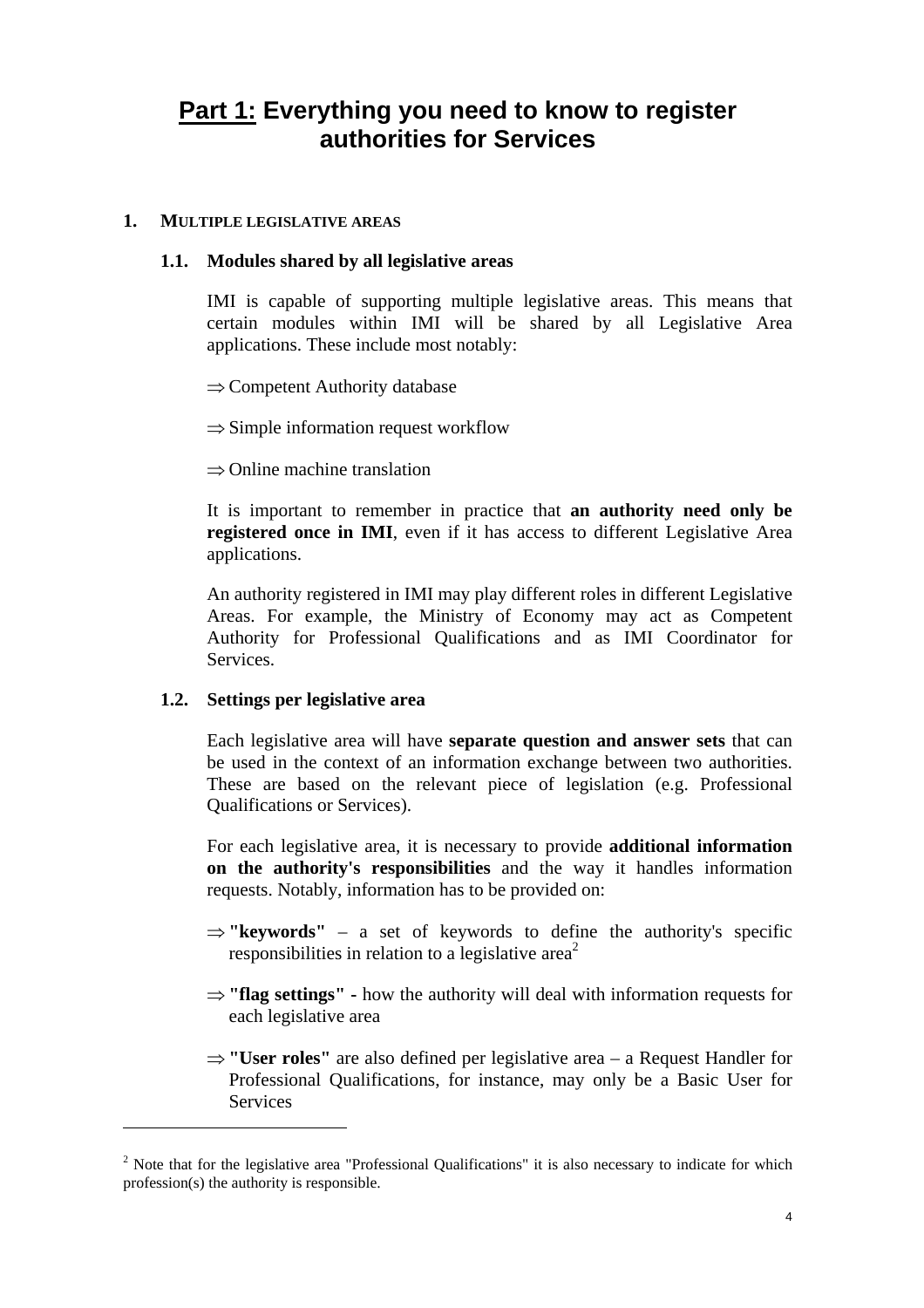#### <span id="page-4-0"></span>**2. THE ROLE OF IMI COORDINATORS**

#### **2.1. What are the responsibilities of IMI Coordinators?**

IMI Coordinators play an important role in the set-up and ongoing operation of IMI. Their responsibilities can be divided into an administrative role, a support function and a content-related coordination function.

In addition, IMI Coordinators may also act as Competent Authorities and may as such send and receive information requests.

### *2.1.1. Administrative role*

This function includes:

- ⇒ Identification and registration of IMI Competent Authorities
- ⇒ Authentication, validation, and management of data about Competent Authorities
- $\Rightarrow$  Authorisation of a Competent Authority's access to a distinct legislative area in IMI

## *2.1.2. Support-function*

IMI Coordinators also play an important role in raising awareness and providing support to Competent Authorities. They may also ensure that requests are dealt with in line with the legal obligations for administrative cooperation. This function includes:

- ⇒ Organisation and provision of training for Competent Authorities
- $\Rightarrow$  IMI help and support facilities
- $\Rightarrow$  Assistance to users in other Member States with the identification of the appropriate Competent Authority to contact on a particular topic (including forwarding requests)
- $\Rightarrow$  Act as interlocutor to European Commission on IMI matters and disseminate information on IMI nationally
- $\Rightarrow$  Monitor progress of requests and ensure they are responded to in a timely manner

## *2.1.3. Content-related coordination function*

IMI Coordinators may also play a content-related coordination function. For the standard IMI information flow, Coordinators

- $\Rightarrow$  May get involved as referees in case of disagreement between Competent Authorties they coordinate and authorities in another Member State
- $\Rightarrow$  They may decide to approve requests and/or replies of authorities they coordinate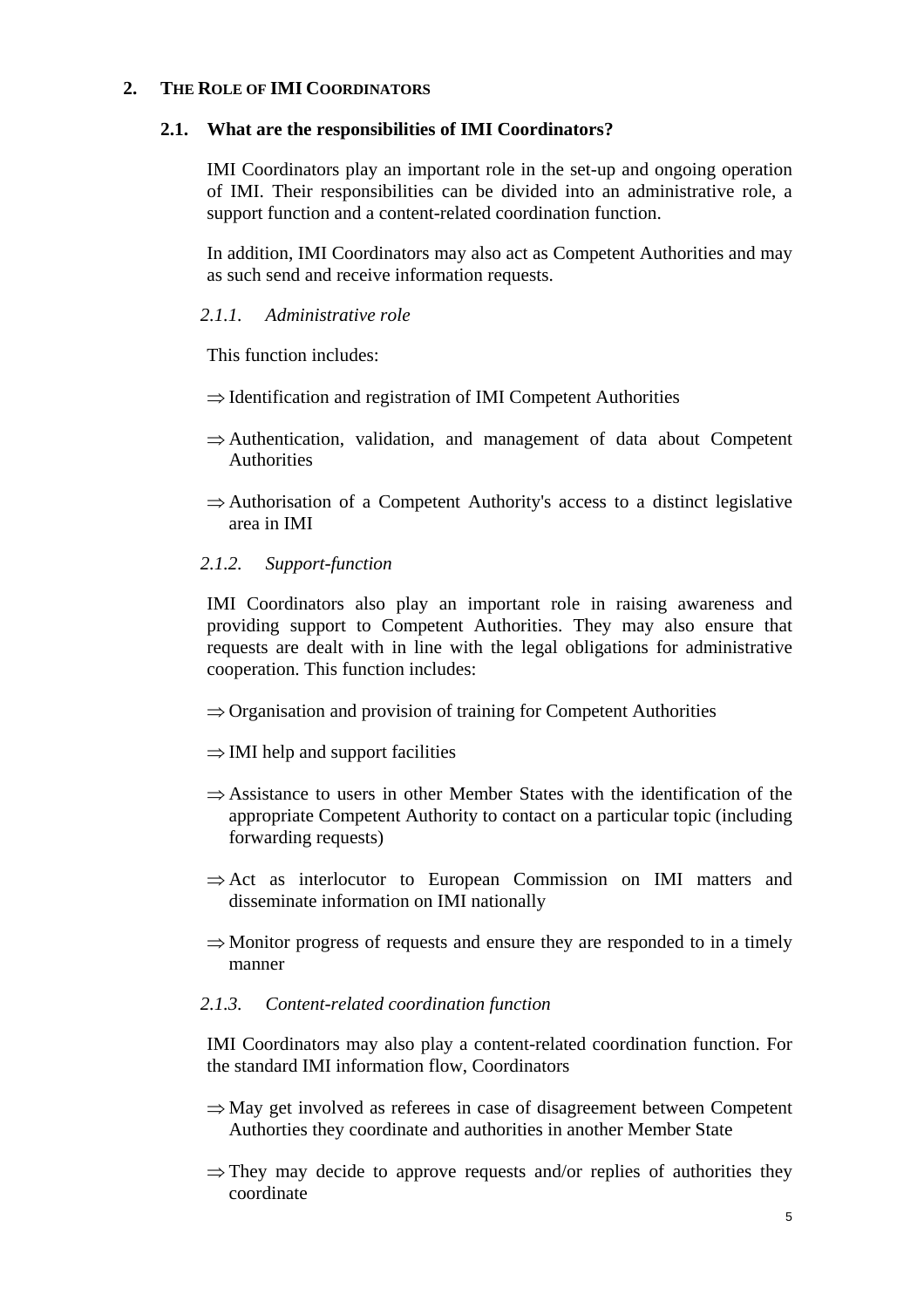#### **2.2. NIMICs, SDIMICs, DIMICS – differences and similarities**

#### *2.2.1. National IMI Coordinator (NIMIC)*

Each Member State has a NIMIC who oversees the overall deployment and smooth running of IMI at national level. Some Member States may decide that their NIMIC will carry out all of the IMI coordinating functions. Depending on the administrative structures, a NIMIC may decide to **delegate all or some aspects of coordination** to a number of national, regional or local bodies, acting as Super-Delegated IMI Coordinators (SDIMIC) or Delegated IMI Coordinators (DIMIC). A NIMIC can register new SDIMICs, DIMICs and Competent Authorities in IMI.

#### *2.2.2. Delegated IMI Coordinators (DIMIC)*

A **DIMIC** is usually responsible for one or more **specific legislative area(s) in a given geographical location** (e.g. Member State as a whole or only one region within MS). The DIMIC can register and give access to Competent Authorities for the specific legislative area(s) the DIMIC coordinates (e.g. Services, Professional Qualifications or both). It can also get involved in the workflow of requests of the authorities it coordinates.

#### *2.2.3. Super-Delegated IMI Coordinator (SDIMIC)*

To cater for Member States with a federal structure, it is possible to nominate regional "Super-DIMICs" in IMI. Within its geographical boundaries, an SDIMIC can carry out all the same functions as a NIMIC within the IMI system, with the exception of registering other SDIMICs. SDIMICs have a **horizontal responsibility for all legislative areas in their geographic location** – they can register new DIMICs and Competent Authorities for the specific region that they are coordinating.

Each Member State has to decide whether or not to nominate DIMICs or SDIMICs. Factors to be taken into consideration include the number of authorities, the administrative structure (e.g. federal, centralised etc), the division of competence between authorities, and the number of legislative areas supported by IMI over time.

Member States should bear in mind that the roles within the IMI system do not have to reflect administrative hierarchies. An Ministry may play the role of Coordinator for one legislative area and that of competent authority for another. It is recommended to focus on the different roles and responsibilities the authority is expected to fulfil in practice within the system.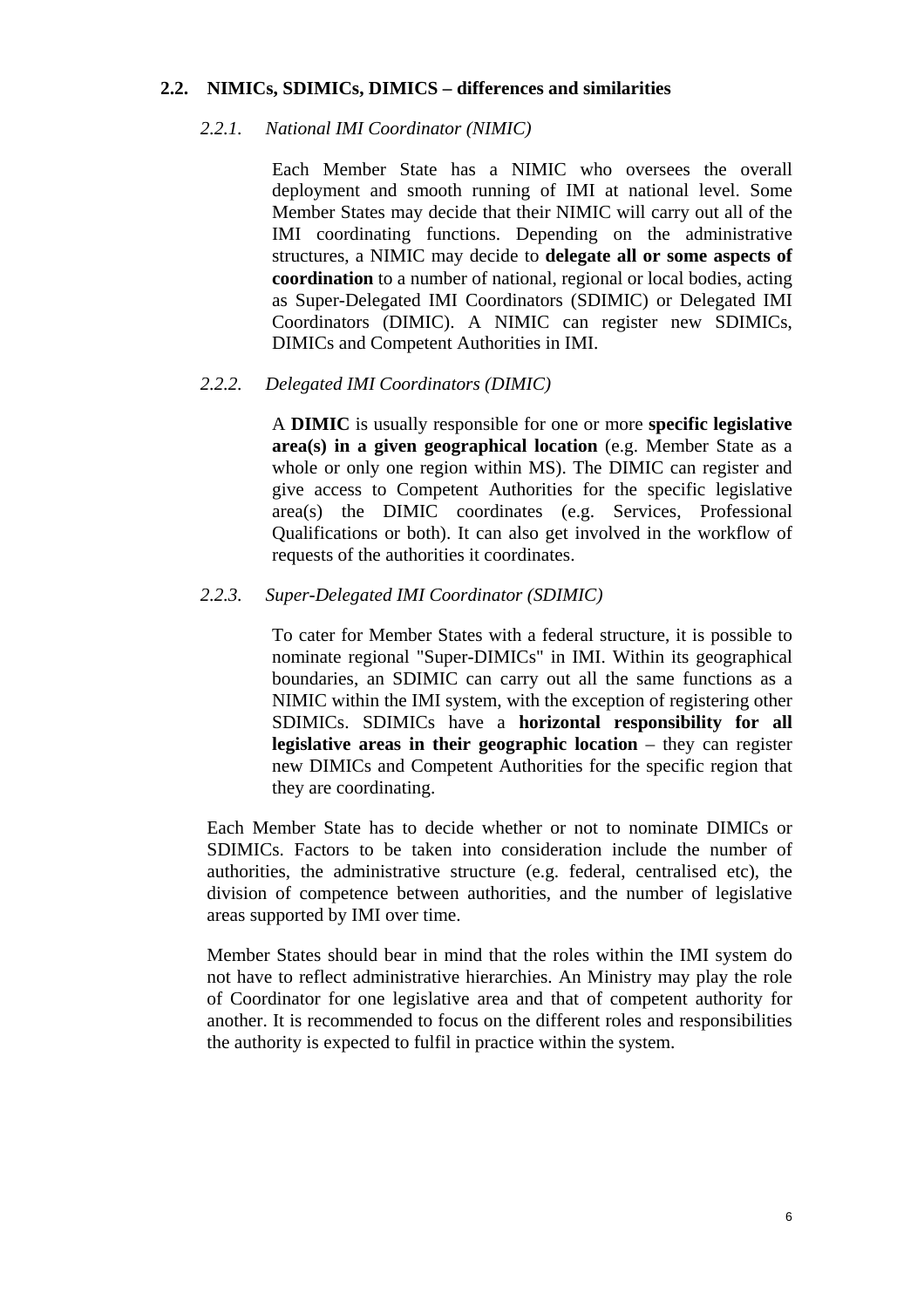## The table below gives an **overview of what each Coordinator can do**:

|                                                                                                                        | <b>NIMIC</b>                               | <b>DIMIC</b>                                        | <b>SDIMIC</b>                             |
|------------------------------------------------------------------------------------------------------------------------|--------------------------------------------|-----------------------------------------------------|-------------------------------------------|
| ACTING AS "VALIDATING COORDINATOR" (responsible for registration/data management)                                      |                                            |                                                     |                                           |
| register new SDIMICS                                                                                                   | ☑                                          | N <sub>O</sub>                                      | N <sub>O</sub>                            |
| register new DIMICs                                                                                                    | ☑                                          | NO                                                  | ☑                                         |
| register new Competent Authorities                                                                                     | ☑                                          | ☑                                                   | ☑                                         |
| manage data of registered authorities (e.g.<br>official name)                                                          | ☑                                          | ☑                                                   | ☑                                         |
| ACTING AS "ACCESS COORDINATOR" (responsible for legislative area access)                                               |                                            |                                                     |                                           |
| give access to legislative area(s)                                                                                     | $\boxtimes$ (all<br>legislativ<br>e areas) | $\boxtimes$ (only those<br>coordinated by<br>DIMIC) | $\boxtimes$ (all<br>legislative<br>areas) |
| manage settings per legislative area that<br>coordinated authority has access to (e.g.<br>keywords, « flag » settings) | $\triangledown$                            | ☑                                                   | $\triangledown$                           |
| ACTING AS OVERALL SUPPORT AND CONTACT POINT                                                                            |                                            |                                                     |                                           |
| <b>Training</b><br>and<br>of<br>support<br>Competent<br><b>Authorities</b>                                             | ☑                                          | ☑                                                   | ☑                                         |
| Monitor progress of requests and ensure<br>they are responded to in a timely manner                                    | ☑                                          | ☑                                                   | ☑                                         |
| with<br>interlocutor<br>Act<br><b>European</b><br>as<br><b>Commission on IMI</b> (e.g. feedback)                       | ☑                                          | N <sub>O</sub>                                      | N <sub>O</sub>                            |
| <b>Disseminate</b><br>information<br>and<br>regular<br>updates on IMI nationally                                       | ☑                                          | ☑                                                   | ☑                                         |
| ACTING AS "REQUEST COORDINATOR" (linked to information request)                                                        |                                            |                                                     |                                           |
| May decide to get involved in workflow of<br>request of coordinated authority (referral/<br>approval)                  | $\sqrt{}$                                  | ☑                                                   | ☑                                         |

## <span id="page-6-0"></span>**3. RELATIONSHIPS BETWEEN AUTHORITIES REGISTERED IN IMI**

It is possible within IMI to define relationships between authorities registered in the system for the same Member State. The relationships will shape what type of actions one authority can take in relation to the other.

## **3.1. Relationship between IMI Coordinator and Competent Authority**

There are three types of relationship between an IMI Coordinator and a Competent Authority within IMI. It will often be the case that a Coordinator plays all three roles but it is also possible that each role is played by a different Coordinator. The roles are: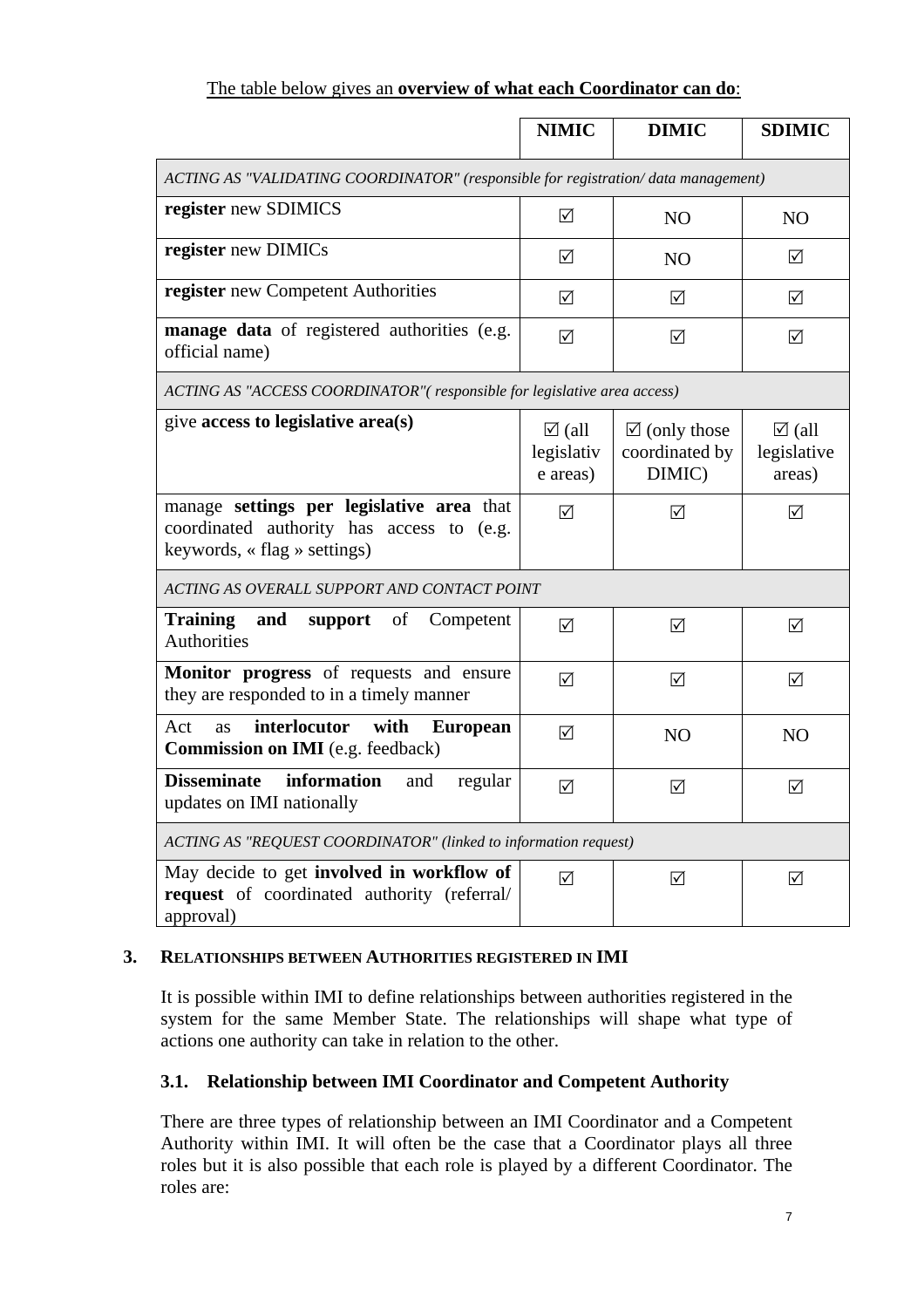#### ⇒ **"Validating Coordinator"** (responsible for registration and data management) –1 per authority



## ⇒ **Legislative Area "Access Coordinator"** (responsible for access to legislative areas) – 1 per authority per legislative area<sup>3</sup>

Home Create Request Search for Competent Authority List requests ▶ Administration ▶ About Logout



 $3$  Access Coordinators are responsible for the authority's access to a legislative area. This means that it is possible for an authority to have more than one Access Coordinator. For example, a Competent Authority with access to Professional Qualifications and Services may have the Ministry of Education as the Access Coordinator for Professional Qualifications and the Ministry of Trade and Industry as the Access Coordinator for Services.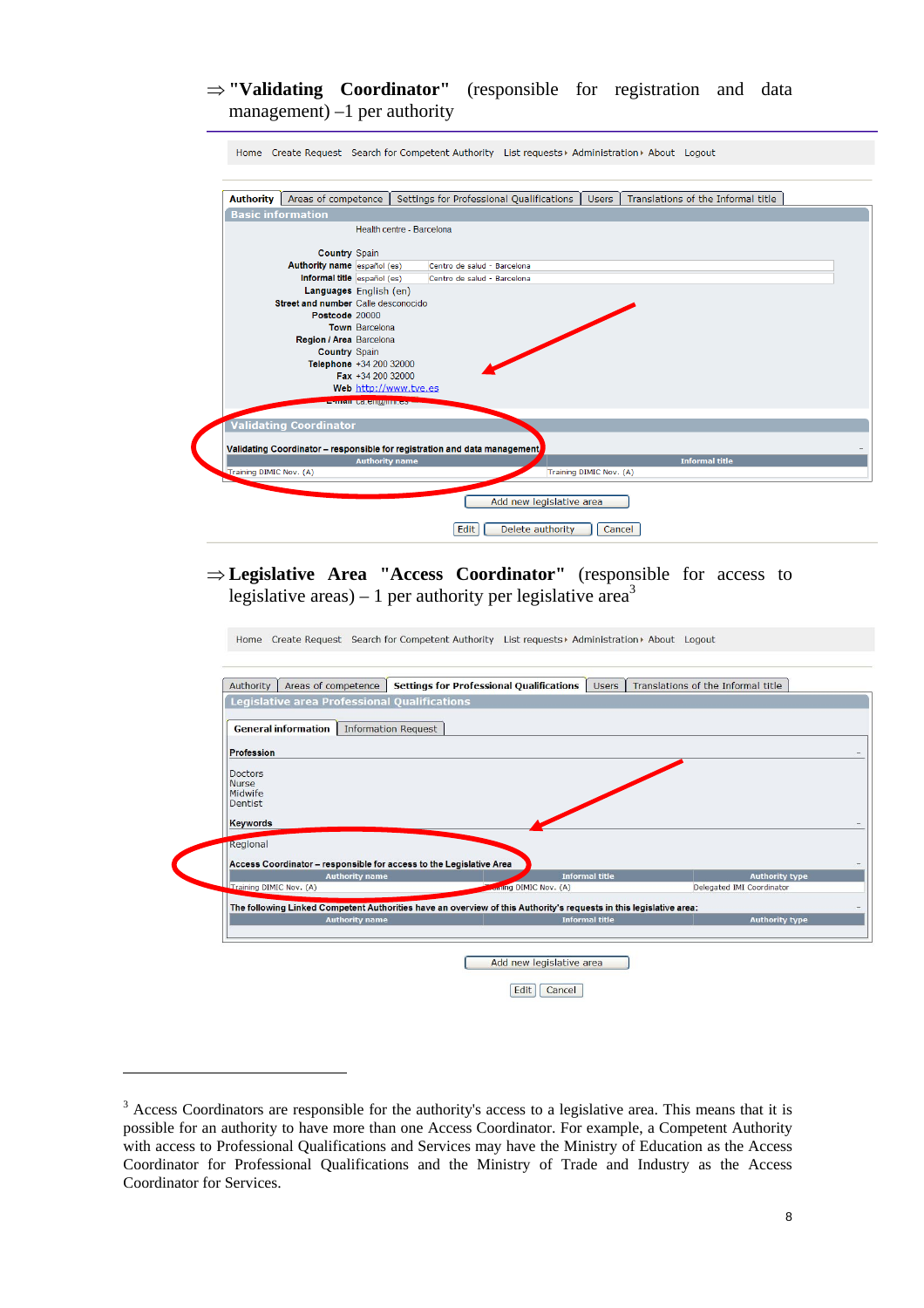⇒ **"Request Coordinators"** (responsible for involvement in information requests for a specific legislative area) – 1 or more Coordinators per authority per legislative area<sup>4</sup>

| General information<br><b>Information Request</b><br>Role                                     |                                                                                                                                                                                                                                                                                                                                                                                                                            |                                  |
|-----------------------------------------------------------------------------------------------|----------------------------------------------------------------------------------------------------------------------------------------------------------------------------------------------------------------------------------------------------------------------------------------------------------------------------------------------------------------------------------------------------------------------------|----------------------------------|
| <b>Competent Authority</b>                                                                    |                                                                                                                                                                                                                                                                                                                                                                                                                            |                                  |
| <b>Settings</b>                                                                               |                                                                                                                                                                                                                                                                                                                                                                                                                            |                                  |
| Is this Authority subject to approval by the Coordinator before sending requests and replies? |                                                                                                                                                                                                                                                                                                                                                                                                                            | <b>No</b>                        |
| competent to another Authority or to a Coordinator)                                           | Is this Authority exceptionally allowed to refuse incoming requests on behalf of its Member State? (Normally only Coordinators have<br>the right to refuse requests on behalf of their Member State. Competent Authorities can forward requests for which they are not                                                                                                                                                     | <b>No</b>                        |
| receive incoming requests from other Member States)                                           | Is this Authority allowed to accept incoming requests? (If you set this to NO, the Competent Authority can send requests but will not                                                                                                                                                                                                                                                                                      | <b>Yes</b>                       |
| process)                                                                                      | Does this Authority use the allocation process to allocate requests to its users? (If you set this to NO, all users with request handling<br>privileges will have access to ALL of the Authority's requests. If you set this to YES, request handlers will have to be granted access to<br>individual requests by an allocator. It is recommended that only large Authorities with many users choose to use the allocation | <b>No</b>                        |
| NO, the Coordinator will only see the standard request overview)                              | Does this Authority allow the Coordinator to view the detail of its requests if intervention by the Coordinator is required? (If this is set to                                                                                                                                                                                                                                                                            | No                               |
|                                                                                               |                                                                                                                                                                                                                                                                                                                                                                                                                            |                                  |
| <b>Authority name</b>                                                                         | Request Coordinator(s) – may be linked to information requests of this Authority in this Legislative Area<br><b>Informal title</b>                                                                                                                                                                                                                                                                                         | vity type<br>Aus.                |
| DIMIC PQ España                                                                               | <b>DIMIC PO ES</b>                                                                                                                                                                                                                                                                                                                                                                                                         | Delegated IMI Coordina, pr       |
|                                                                                               | SDIMIC1 (ES)                                                                                                                                                                                                                                                                                                                                                                                                               | Super Delegated IMI Contribution |

Irrespective which relationship the Coordinator has with a Competent Authority he coordinates, he will always be able to monitor the status of the requests a coordinated authority is involved in. He can therefore ensure that requests are dealt with in a timely fashion.

NIMICs will be able to monitor all requests of authorities registered in their Member State. SDIMICs will be able to do the same for authorities registered in their region, provided that the authorities were registered either by the SDIMIC itself or by a DIMIC created by the SDIMIC concerned.

*3.1.1. If a Coordinator registers an authority in IMI, it will automatically be the authority's…* 

| $\checkmark$ "Validating Coordinator"            | manage data of registered CAs (e.g.<br>official name, password 1st user)                   |
|--------------------------------------------------|--------------------------------------------------------------------------------------------|
| $\checkmark$ "Access Coordinator"<br>legislative | manage settings of CA for<br>area to which it has given access<br>(e.g. keywords, «flags») |

<sup>&</sup>lt;sup>4</sup> For each legislative area, one or more 'Request Coordinators' are designated. For example, the Professional Order of Architects (acting as Competent Authority with access to both Services and Professional Qualifications) may have the Ministry of Education as a Request Coordinator for Professional Qualifications and both the Ministry of Trade and the Ministry of Housing as Request Coordinators for Services.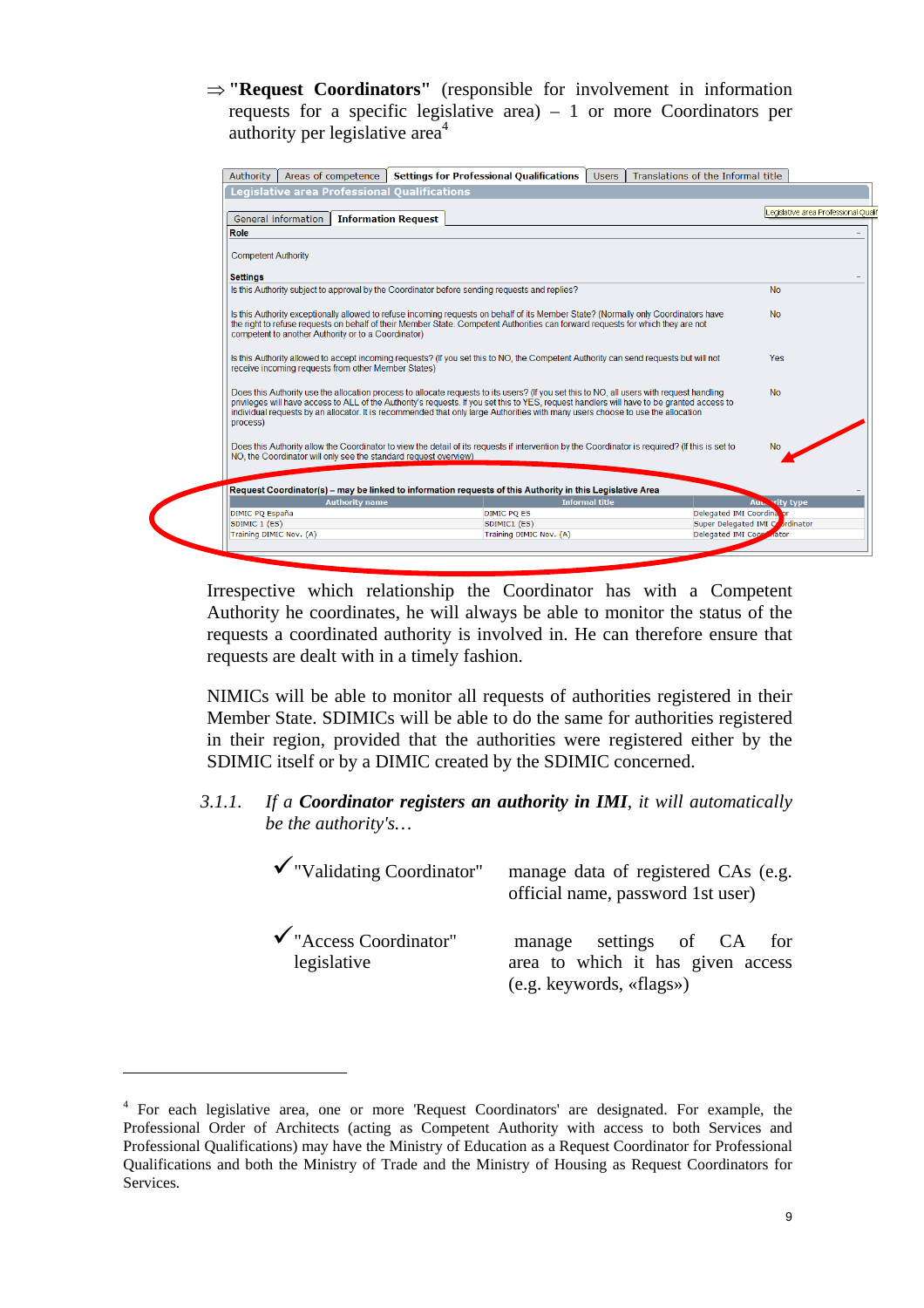$\checkmark$  "Request Coordinator" get involved in workflow of requests of linked CAs (e.g. approval/ referral)

- $\checkmark$  In addition, the Coordinator will be able to monitor progress of requests and assists in case of problems (independent of role).
- 3.1.1.1. Changing the "Validating Coordinator"

If you register an authority but you want another IMI Coordinator to be responsible for the authority's general access to IMI (**'Validating Coordinator'**), you can do so after the registration is completed. An example could be that during the pilot phase of IMI for Services, NIMICs may register some Competent Authorities, which later on will be coordinated by a SDIMIC or a DIMIC. However, in practice, this will not happen often. Please note that you can only remove yourself if you have selected another Coordinator in your place. To find out how to do this, please refer to Part II, Chapter 3.2.1.

3.1.1.2. Changing the "Access Coordinator"

There may be cases where a Coordinator registers a Competent Authority but has nothing to do with an authority's access to a legislative area (**'Access Coordinator'**). This could be the case, where for example an SDIMIC is responsible for authority registrations in its region but has delegated responsibility for the legislative area Services to a Services DIMIC. When registering a new authority for Services, this SDIMIC would automatically become the 'Validating Coordinator'. He could then put the Services DIMIC in his place as 'Access Coordinator' for Services (during or after registration). By doing so, the system will automatically also replace the SDIMIC with the Services DIMIC as the authority's 'Request Coordinator' in the Legislative Area Services. To find out how to do this, please refer to Part II, Chapter 3.2.2.

*3.1.2. If a Coordinator gives an already existing authority access to a new legislative area, the Coordinator will automatically be…* 

| $\checkmark$ "Access Coordinator"<br>legislative | manage settings of CA for<br>area to which it has given access<br>$(e.g.$ keywords, «flags») |
|--------------------------------------------------|----------------------------------------------------------------------------------------------|
| $\checkmark$ "Request Coordinator"               | get involved in workflow of requests<br>of linked CAs (e.g. approval/ referral)              |

 $\checkmark$  In addition, the Coordinator will be able to monitor progress of requests and assists in case of problems (independent of role)

By giving an authority already registered in IMI access to a new legislative area (e.g. Services), the IMI Coordinator will automatically be responsible for the authority's activities in relation to this legislative area ('Access Coordinator').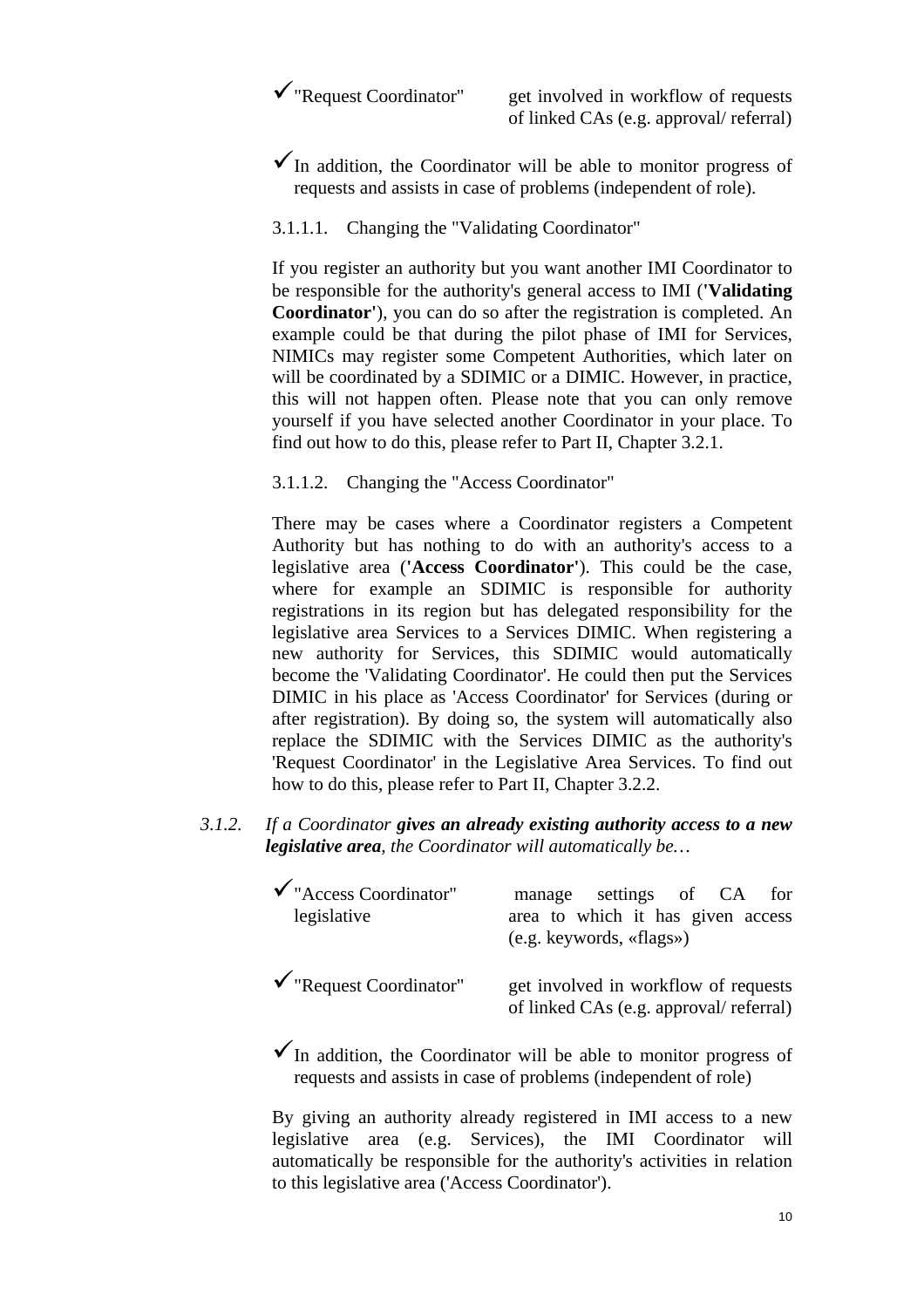He will also automatically be set as 'Request Coordinator' for this legislative area, thus enabling him to get involved in the authority's information requests if he wishes to play this role.<sup>5</sup> However, he will not be responsible for the authority's general access to IMI – this continues to be the IMI Coordinator who registered the authority ('Validating Coordinator').

It is possible – during or after registration – to name another Coordinator as 'Access Coordinator'.

#### *3.1.3. It is possible to link additional Request Coordinators to an authority for a specific legislative area…*

Each Competent Authority must have **at least one 'Request Coordinator'** ('Coordinator linked to an information request'). By default, this will be the Coordinator that has given the Competent Authority access to a legislative area.

For a legislative area as broad as Services, it is possible that a Member State decides to nominate more than one authority as Delegated IMI Coordinator for Services. For example, a Member State may decide to nominate both the Ministry of Trade and the Ministry of the Environment as DIMICs for Services.

A Competent Authority for Services may have horizontal competence for many Service sectors in a given geographic location (e.g. a local authority such as Rotterdam or Lodz or a region in a Member State). This may make it necessary to **link this authority to more than one 'Request Coordinator'**. This can be done during or after registration.

For example: a Member State has three DIMICs for Services (Ministry of Economy, Ministry of Built Environment, and Ministry of Public Administration). The Ministry of Public Administration is responsible for giving access to the IMI Services application to all relevant authorities. However, the Ministry of Economy and the Ministry of Built Environment also need to act as 'Request Coordinators' for Services. So, the Ministry of Public Administration adds both ministries as additional 'Request Coordinators'.

When a Competent Authority has more than one Request Coordinator for a Legislative Area, it will be asked to choose – depending on content – the appropriate one for each request it sends or receives. If the request is related to the Construction sector, for example, it would be the Ministry of Built Environment.

<sup>&</sup>lt;sup>5</sup> It is up to each Member State to decide to what extent the approval process is used. Likewise, each IMI Coordinator can choose to 'opt out' of the referral process for all or some of the authorities he coordinates. This is defined separately for each legislative area through the flag settings. For details, see the IMI User Handbook, Chapter 17 and Chapter 21.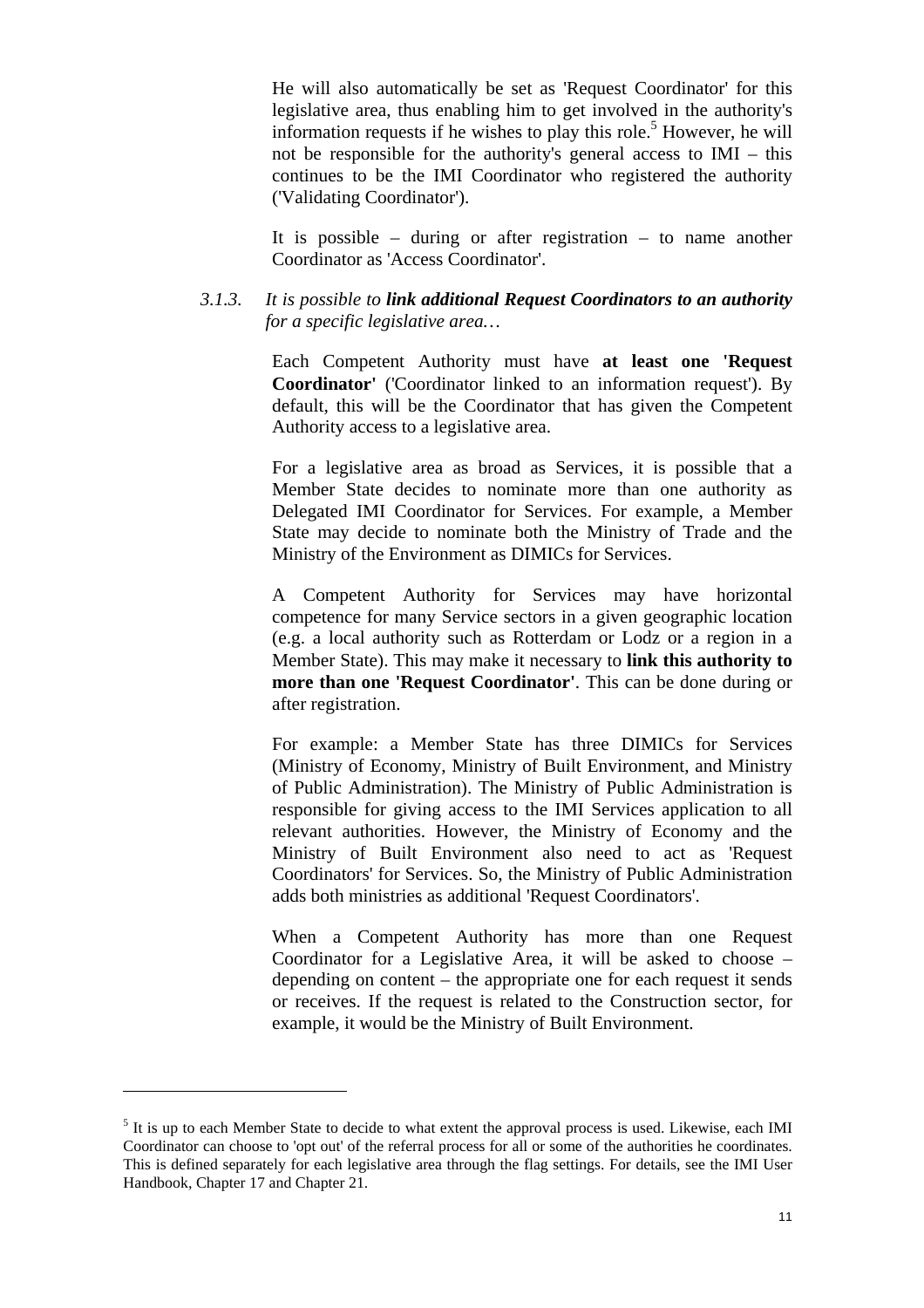All three 'Request Coordinators' will now be able to track those requests to which the authority linked them through a specific Request List called *"Requests for which I am the Coordinator".* If they wish to see an overview all other requests that the authority is involved in, they will be able to do so through the list called *"Requests of other authorities".6*

It is also possible – during or after registration – to delete your authority from the list of 'Request Coordinators'. To do so, you must have added at least one other authority as 'Request Coordinator' in your place.

#### **3.2. Relationship between two Competent Authorities**

It is also possible to link two Competent Authorities of the same Member State. Once an authority is linked to another, it can view the list of requests of the authority via its List *'Requests of other authorities'*. A **"linked authority"**  will have a "monitoring view" of your requests. This would allow, for example, a National Medical Chamber to have a highlevel overview of the requests dealt with by a Regional or Local Medical Chamber in the same Member State.

|  | Home Create Request Search for Competent Authority List requests > Administration > About Logout |  |  |  |
|--|--------------------------------------------------------------------------------------------------|--|--|--|
|  |                                                                                                  |  |  |  |

| Authority       | Areas of<br>competence                                | <b>Settings for</b><br><b>Services</b>                              | Settings for Professional<br><b>Qualifications</b>                                                                                          | <b>Users</b> | Translations of the Informal<br>title |
|-----------------|-------------------------------------------------------|---------------------------------------------------------------------|---------------------------------------------------------------------------------------------------------------------------------------------|--------------|---------------------------------------|
|                 | <b>Legislative area Services</b>                      |                                                                     |                                                                                                                                             |              |                                       |
|                 | <b>General information</b>                            | <b>Information Request</b>                                          |                                                                                                                                             |              |                                       |
| <b>Keywords</b> |                                                       |                                                                     |                                                                                                                                             |              |                                       |
|                 |                                                       |                                                                     |                                                                                                                                             |              |                                       |
|                 | Commune/municipality<br>Building/construction permits | Access Coordinator - responsible for access to the Legislative Area |                                                                                                                                             |              |                                       |
|                 | <b>Authority name</b>                                 |                                                                     | <b>Informal title</b>                                                                                                                       |              | <b>Authority type</b>                 |
| Training        | <b>CAR AND STATE OF THE USE</b>                       |                                                                     | Training DIMIC Nov. (A)                                                                                                                     |              | Delegated IMI Coordinator             |
|                 | <b>Authority name</b>                                 |                                                                     | The following Linked Competent Authorities have an overview of this Authority's requests in this legislative area:<br><b>Informal title</b> |              | <b>Authority type</b>                 |

Edit Cancel

The **"monitoring view"** provides general information about the two involved authorities including their country, their email address, the status of the request, the request number, the legislative area of the request as well as the question set used. It also includes the target date for reply.

<sup>6</sup> See IMI User Handbook, Part II, Section 8.2.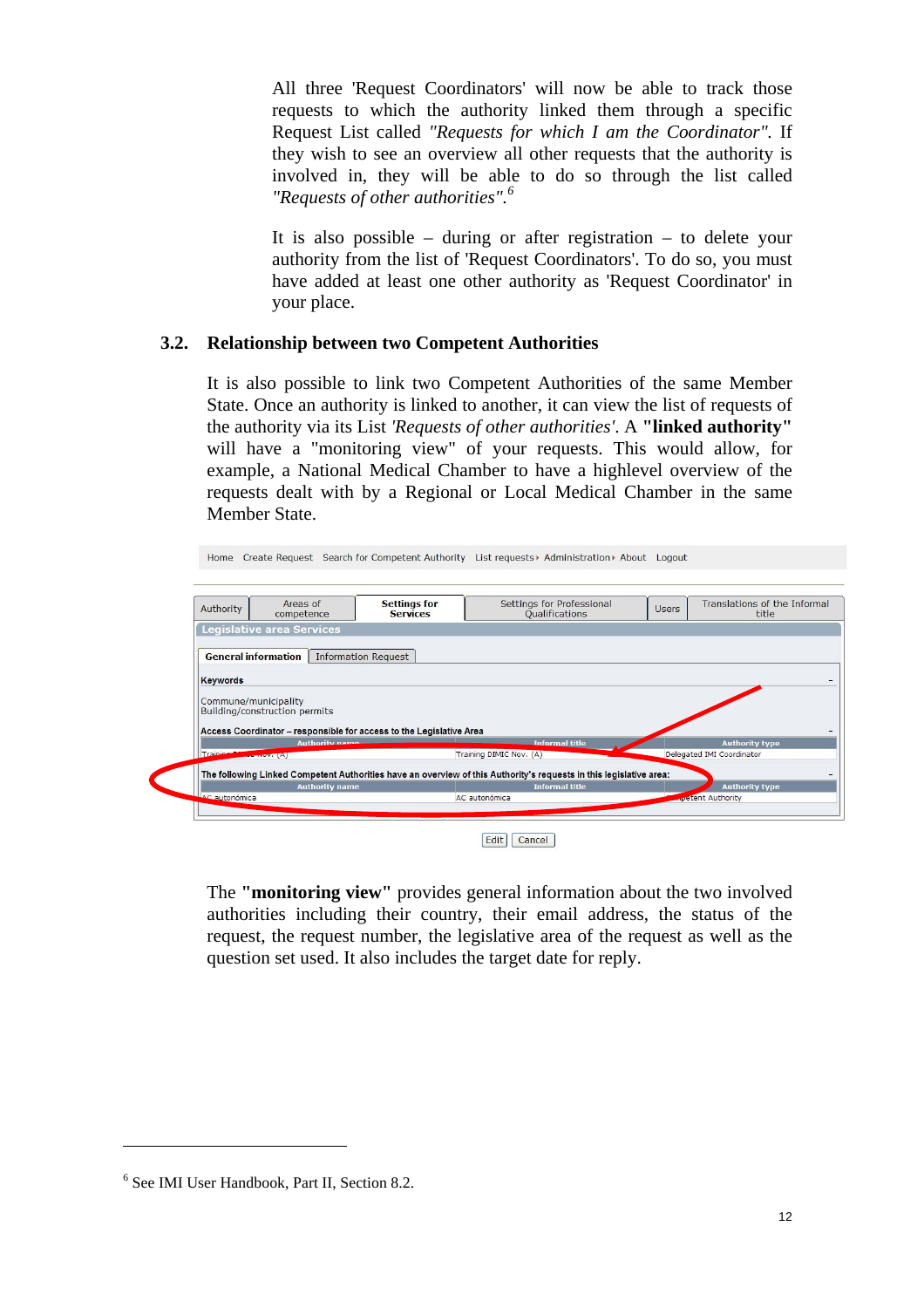## <span id="page-12-0"></span>**PART 2: Registering authorities with access to the IMI Services Directive application**

In the current version of IMI, Competent Authorities will have to be registered in IMI by IMI Coordinators. In subsequent versions, Coordinators can ask authorities to self-register. The IMI Coordinator is responsible for validating the data entered and for confirming the registration of the authority as a valid user of IMI.

When preparing for the introduction of a new legislative area in IMI (e.g. Services), you need to plan the registration process carefully. Each Member State will have to decide how to best set up the system. How will coordination tasks be divided for Services? Do you need SDIMICs? Will you nominate DIMICs for Services? Who will be responsible for authority registration and/or access of authorities to Services?

Member States will take different routes: some may decide that the NIMIC will coordinate all activities related to Services and that no DIMICS or SDIMICs are needed. Others may decide that the NIMIC will register one or more Delegated Coordinators for Services, who in turn will be responsible for giving Competent Authorities access to Services. Whichever approach you take, remember the following:

- $\boxtimes$  Authorities only need to be registered once to have access to multiple legislative areas. For example, the Ministry of Education can be a DIMIC for Professional Qualifications and a CA for Services.
- $\mathbb Z$  Register IMI Coordinators first and then delegate CA registration to them, where appropriate. This will make it much easier to ensure that Competent Authorities are linked to all relevant IMI Coordinators for Services.

What follows is a list of **6 Action Items** to help you with the registration process. Go through them carefully to identify the ones that are relevant to you.

## <span id="page-12-1"></span>**1. ACTION 1: IDENTIFY AUTHORITIES THAT NEED ACCESS TO IMI**

- (1) Compile a **list of authorities** that need access to Services in IMI. Select the authorities that should be involved in the pilot project in the first stage. Make sure you have a good overview of all potential authorities to be involved in IMI by the end of 2009 when the Services Directive enters into force and IMI is fully operational for all Services sectors.
- (2) Think carefully what **role the authority should play in relation to Services**: will they be an IMI Coordinator for Services? Will they be a Competent Authority?
- (3) When **registering an IMI Coordinator**: Decide what responsibilities they should have (primarily registration/support or primarily content/requests?) and what relationships you need to establish between the new Services DIMIC and Competent Authorities who are already registered in the system.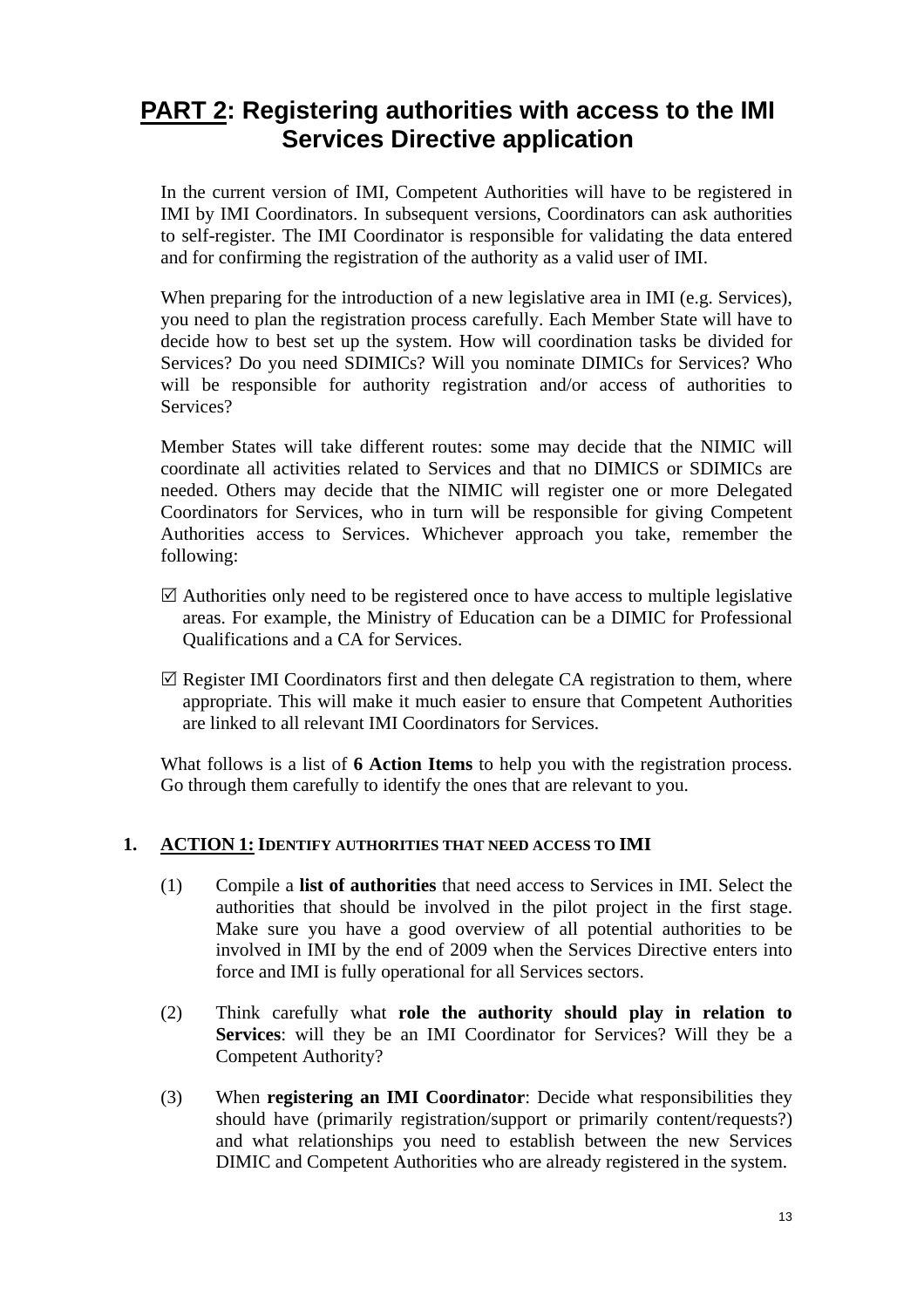- (4) When **registering a Competent Authority**: Who are the Coordinators that need to have a relationship with the CA?
- (5) Make sure that you **compare your list of authorities competent for Services with those authorities already registered in IMI**. This will allow you to distinguish clearly what action is required for each authority.

**Decision tree 1: Nominating a Delegated IMI Coordinator for Services** 

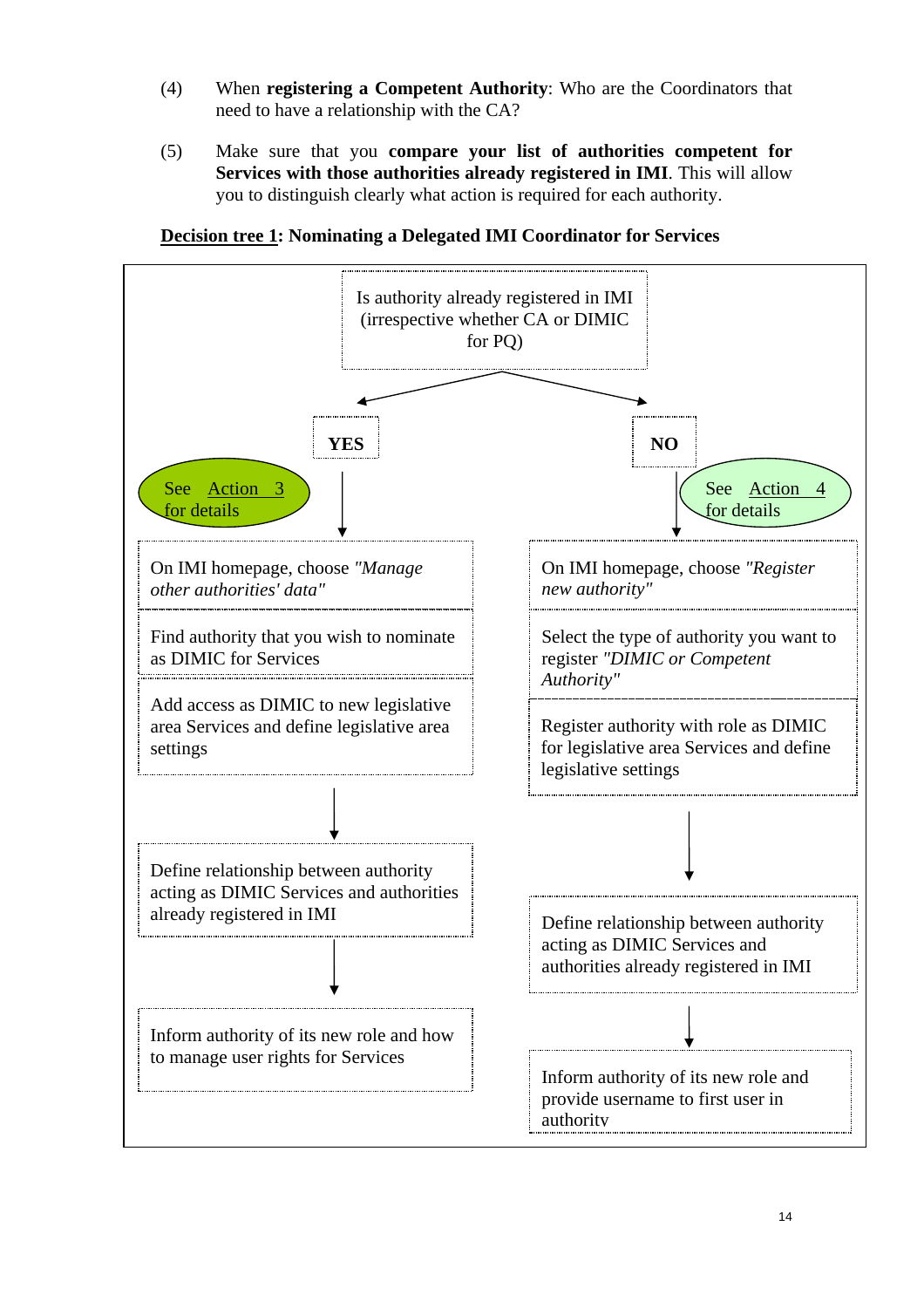

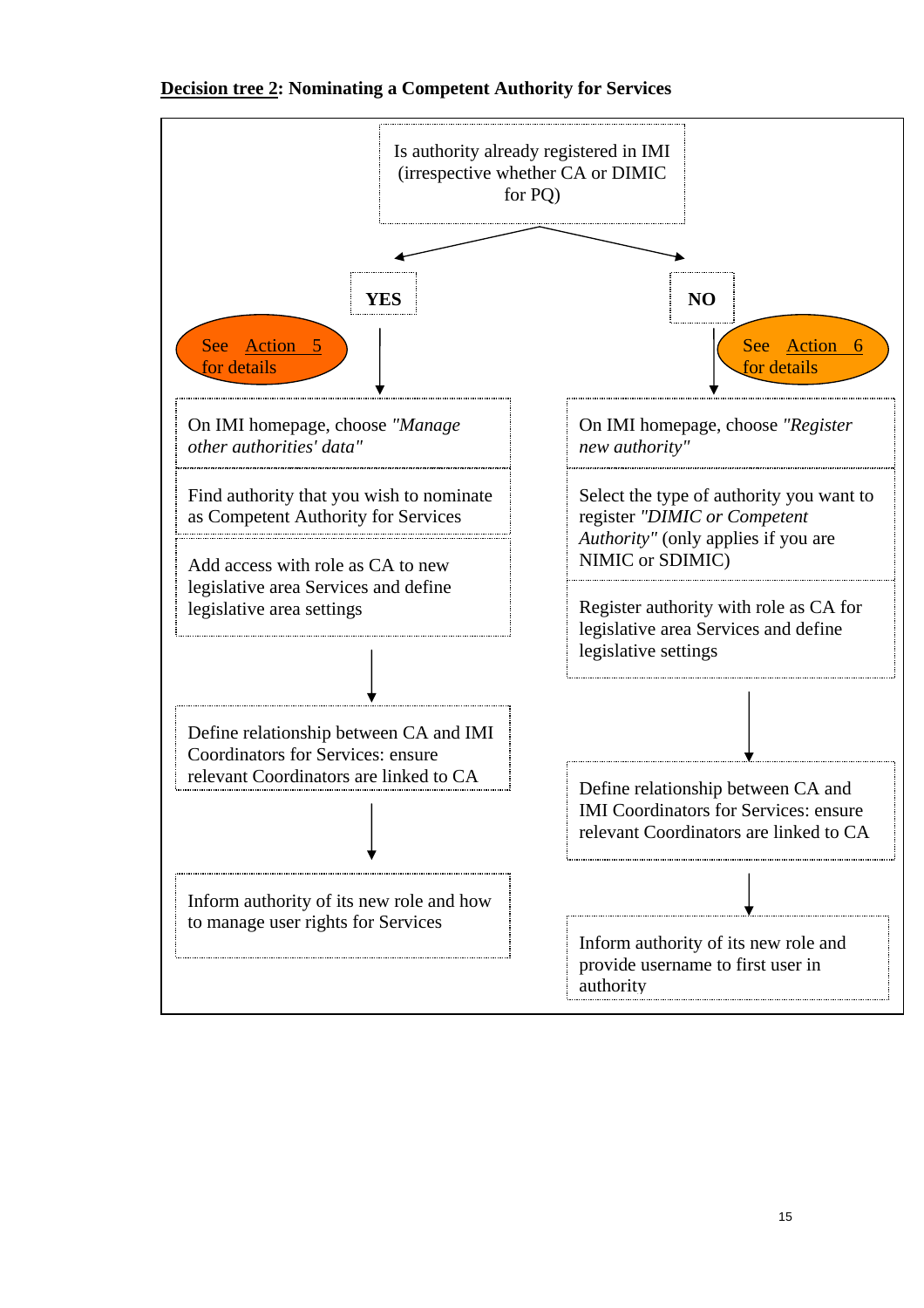## <span id="page-15-0"></span>**2. ACTION 2: DECIDE WHETHER TO REGISTER SUPER-DIMICS (APPLIES TO NIMIC ONLY)**

Now that IMI is extended to a new legislative area, some Member States may decide that they wish to change their virtual structures in IMI. They may wish to nominate authorities as Super-DIMICs. Please note that you have to be a user with "local data administrator" rights within a NIMIC in order to register new SDIMICs.

If you are not registering any new SDIMICs, go directly to Action 3.

If you are registering new SDIMICs, please contact the IMI Helpdesk at [imi](mailto:imi-helpdesk@ec.europa.eu)[helpdesk@ec.europa.eu t](mailto:imi-helpdesk@ec.europa.eu)o receive additional guidance on what to look out for.

#### <span id="page-15-1"></span>**3. ACTION 3: GRANT ACCESS TO EXISTING AUTHORITIES WITHIN IMI AS IMI COORDINATORS FOR SERVICES (APPLIES TO NIMIC AND SDIMIC ONLY)**

Start by checking your list of authorities for Services against those authorities already registered in IMI. This way you will avoid registering the same authority twice. Make sure that you focus on those authorities that will be acting as Delegated IMI Coordinators for Services before dealing with Competent Authorities for Services.

Please note that you will have to be a user with "Local Data Administrator" rights within a NIMIC/ SDIMIC in order to give an authority access to Services as a DIMIC. By giving an authority access to Services, you will automatically be the authority's "Access Coordinator" and "Request Coordinator" for this legislative area.

These are the steps to follow:

#### **3.1. Managing data of authorities already registered in IMI – grant access to new legislative area 'Services' as DIMIC**

- (1) Choose *'Manage other authorities' data'* from the Administration menu on the IMI homepage
- (2) By default, the system will only display a list of all authorities you are already coordinating:

| Administration > Manage other authorities' data                                  |                                                |               |                                                                                                                |      |
|----------------------------------------------------------------------------------|------------------------------------------------|---------------|----------------------------------------------------------------------------------------------------------------|------|
| <b>Authorities list</b>                                                          |                                                |               |                                                                                                                |      |
| Select one or more search criteria                                               |                                                |               |                                                                                                                |      |
|                                                                                  | Main search criteria                           |               | <b>Additional search criteria</b>                                                                              |      |
| <b>Country Hungary</b>                                                           |                                                | Name          |                                                                                                                |      |
| Legislative area All Legislative areas                                           |                                                | <b>Street</b> |                                                                                                                |      |
| Authority type All authority types                                               |                                                | Postcode      |                                                                                                                |      |
| Free text.                                                                       |                                                | Town          |                                                                                                                |      |
| ☑<br>Find authority<br>Reset criteria<br>Search results [23 Items - Page 1 of 3] | anly show authorities I'm already coordinating |               |                                                                                                                |      |
| <b>Name</b>                                                                      | <b>Informal title</b>                          | 21            | Legislative area / Role<br><b>Country</b>                                                                      |      |
| 501 HU-SDIMIC1                                                                   | 501 HU-SDIMIC1                                 | Hungary       | PQ Super Delegated IMI Coordinator<br>SD Super Delegated IMI Coordinator<br>DD Super Delegated IMI Coordinator | Open |
| 502 HU-DIMIC1                                                                    | 502 HU-DIMIC1                                  | Hungary       | PQ Delegated IMI Coordinator<br>SD Competent Authority<br>DD Delegated IMI Coordinator                         | Open |
| <b>504 HU-CA1</b>                                                                | <b>504 HU-CA1</b>                              | Hungary       | PQ Competent Authority<br><b>Competent Authority</b><br>SD.<br>وأعقده عندراه الدماعات فأسادها                  | Open |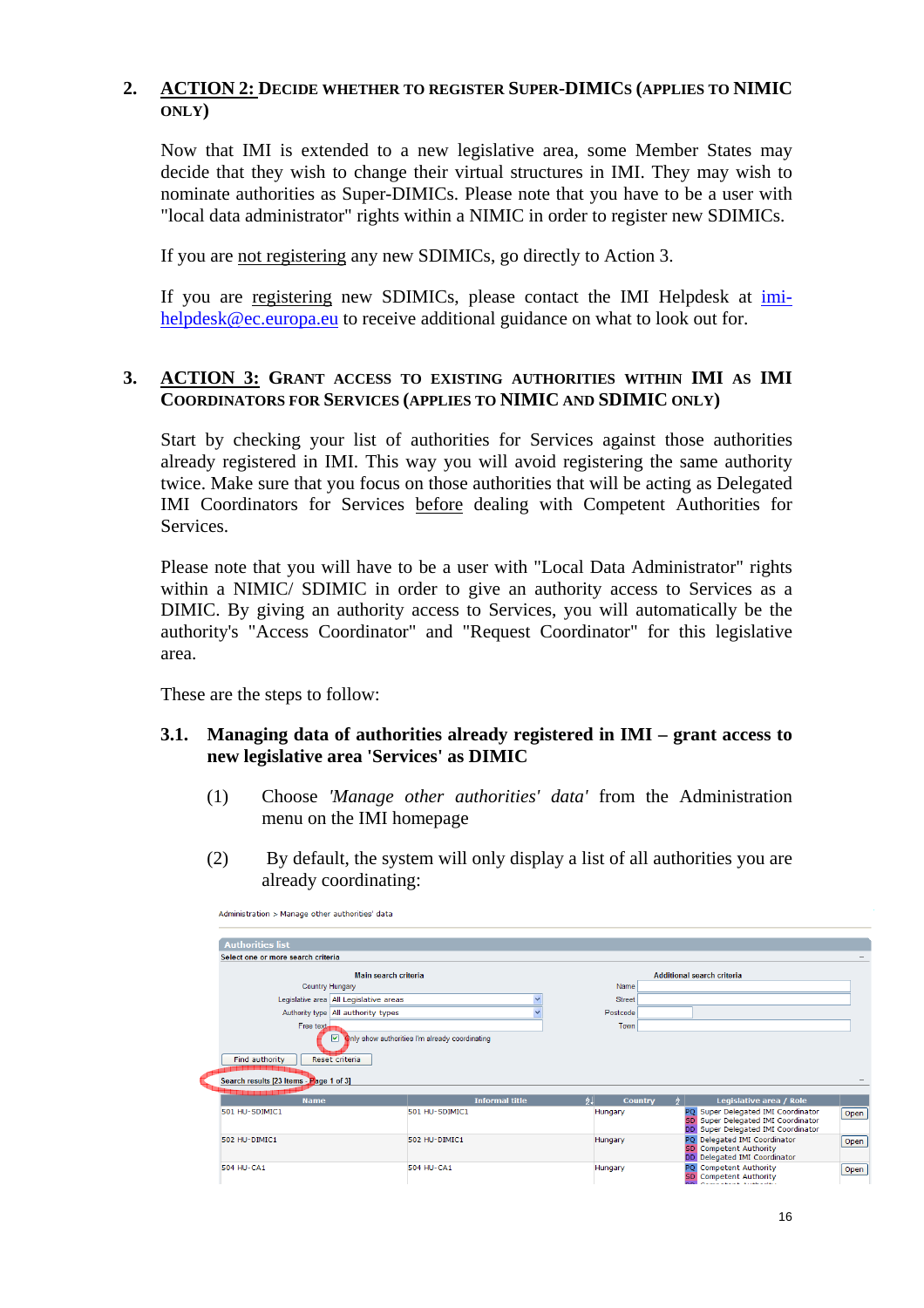(3) You may need to grant access to Services to authorities registered in the system by another IMI Coordinator.

In order to see a list of all authorities in your Member State, you need to untick the box *'Only show authorities I'm already coordinating'*  and click on *'Find authority'*. Then identify the relevant authorities. For the authorities concerned click on *'Open'* and then click *'edit'*.

| <b>Authorities list</b>                                                                        |                                                |                        |                                                                          |                                              |
|------------------------------------------------------------------------------------------------|------------------------------------------------|------------------------|--------------------------------------------------------------------------|----------------------------------------------|
| Select one or more search criteria                                                             |                                                |                        |                                                                          |                                              |
|                                                                                                | Main search criteria                           |                        | <b>Additional search criteria</b>                                        |                                              |
| Country Hungary                                                                                |                                                | Name                   |                                                                          |                                              |
| Legislative area All Legislative areas                                                         |                                                | $\checkmark$<br>Street |                                                                          |                                              |
| Authority type All authority types                                                             |                                                | Postcode               |                                                                          |                                              |
| Free text                                                                                      |                                                | Town                   |                                                                          |                                              |
|                                                                                                | Only show authorities I'm already coordinating |                        |                                                                          |                                              |
| Find authority<br>Reset criteria                                                               |                                                |                        |                                                                          |                                              |
|                                                                                                |                                                |                        |                                                                          |                                              |
| Search results [40 Items - Page 1 of 4]                                                        |                                                |                        |                                                                          |                                              |
|                                                                                                |                                                |                        |                                                                          |                                              |
|                                                                                                |                                                |                        |                                                                          |                                              |
| <b>Name</b>                                                                                    | <b>Informal title</b>                          | 41                     | Legislative area / Role<br>Country<br>$\triangle$                        |                                              |
|                                                                                                | 501 HU-SDIMIC1                                 | Hungary                | PQ Super Delegated IMI Coordinator<br>SD Super Delegated IMI Coordinator |                                              |
|                                                                                                |                                                |                        | DD Super Delegated IMI Coordinator                                       |                                              |
|                                                                                                | SQ2 HU-DIMIC1                                  | Hungary                | PO Delegated IMI Coordinator<br><b>SD</b> Competent Authority            |                                              |
|                                                                                                |                                                |                        | DD Delegated IMI Coordinator                                             |                                              |
|                                                                                                | 503 HU-DIMIC2                                  | Hungary                | PO Competent Authority                                                   |                                              |
|                                                                                                |                                                |                        | SD Delegated IMI Coordinator<br>DD Delegated IMI Coordinator             |                                              |
|                                                                                                | 504 HU-CA1                                     | Hungary                | PO Competent Authority                                                   |                                              |
|                                                                                                |                                                |                        | <b>SD</b> Competent Authority<br><b>DD</b> Competent Authority           |                                              |
|                                                                                                | 505 HU-CA2                                     | Hungary                | PO Competent Authority                                                   |                                              |
|                                                                                                |                                                |                        | <b>SD</b> Competent Authority                                            |                                              |
| 501 HU-SDIMIC1<br>502 HU-DIMIC1<br>503 HU-DIMIC2<br>504 HU-CA1<br>505 HU-CA2<br>506 HU-SDIMIC2 | 506 HU-SDIMIC2                                 | Hungary                | PQ Super Delegated IMI Coordinator<br>SD Super Delegated IMI Coordinator | Open<br>Open<br>Open<br>Open<br>Open<br>Open |

## (4) On the screen displaying the basic information about the authority, click on *'Add new legislative area'*

Home Create Request Search for Competent Authority List requests > Administration > About Logout

| <b>Authority</b>         | Areas of competence                 |                           |                                                                           | <b>Users</b>            | Translations of the Informal title |
|--------------------------|-------------------------------------|---------------------------|---------------------------------------------------------------------------|-------------------------|------------------------------------|
|                          |                                     |                           | Settings for Professional Qualifications                                  |                         |                                    |
| <b>Basic information</b> |                                     |                           |                                                                           |                         |                                    |
|                          |                                     | Health centre - Barcelona |                                                                           |                         |                                    |
|                          |                                     |                           |                                                                           |                         |                                    |
|                          | <b>Country Spain</b>                |                           |                                                                           |                         |                                    |
|                          | Authority name español (es)         |                           | Centro de salud - Barcelona                                               |                         |                                    |
|                          | Informal title español (es)         |                           | Centro de salud - Barcelona                                               |                         |                                    |
|                          |                                     | Languages English (en)    |                                                                           |                         |                                    |
|                          | Street and number Calle desconocido |                           |                                                                           |                         |                                    |
|                          | Postcode 20000                      |                           |                                                                           |                         |                                    |
|                          |                                     | <b>Town Barcelona</b>     |                                                                           |                         |                                    |
|                          | Region / Area Barcelona             |                           |                                                                           |                         |                                    |
|                          | <b>Country Spain</b>                |                           |                                                                           |                         |                                    |
|                          |                                     | Telephone +34 200 32000   |                                                                           |                         |                                    |
|                          |                                     | Fax +34 200 32000         |                                                                           |                         |                                    |
|                          |                                     | Web http://www.tve.es     |                                                                           |                         |                                    |
|                          |                                     | E-mail ca.en@imi.es       |                                                                           |                         |                                    |
|                          |                                     |                           |                                                                           |                         |                                    |
|                          | Validating Coordinator              |                           |                                                                           |                         |                                    |
|                          |                                     |                           | Validating Coordinator - responsible for registration and data management |                         |                                    |
|                          |                                     | <b>Authority name</b>     |                                                                           |                         | <b>Informal title</b>              |
| Training DIMIC Nov. (A)  |                                     |                           |                                                                           | Training DIMIC Nov. (A) |                                    |
|                          |                                     |                           |                                                                           |                         |                                    |
|                          |                                     |                           | Add new legislative area                                                  |                         |                                    |
|                          |                                     |                           |                                                                           |                         |                                    |

(5) Choose 'Services' as the legislative area you wish to add and indicate which role the authority will play (in this example: Delegated IMI Coordinator)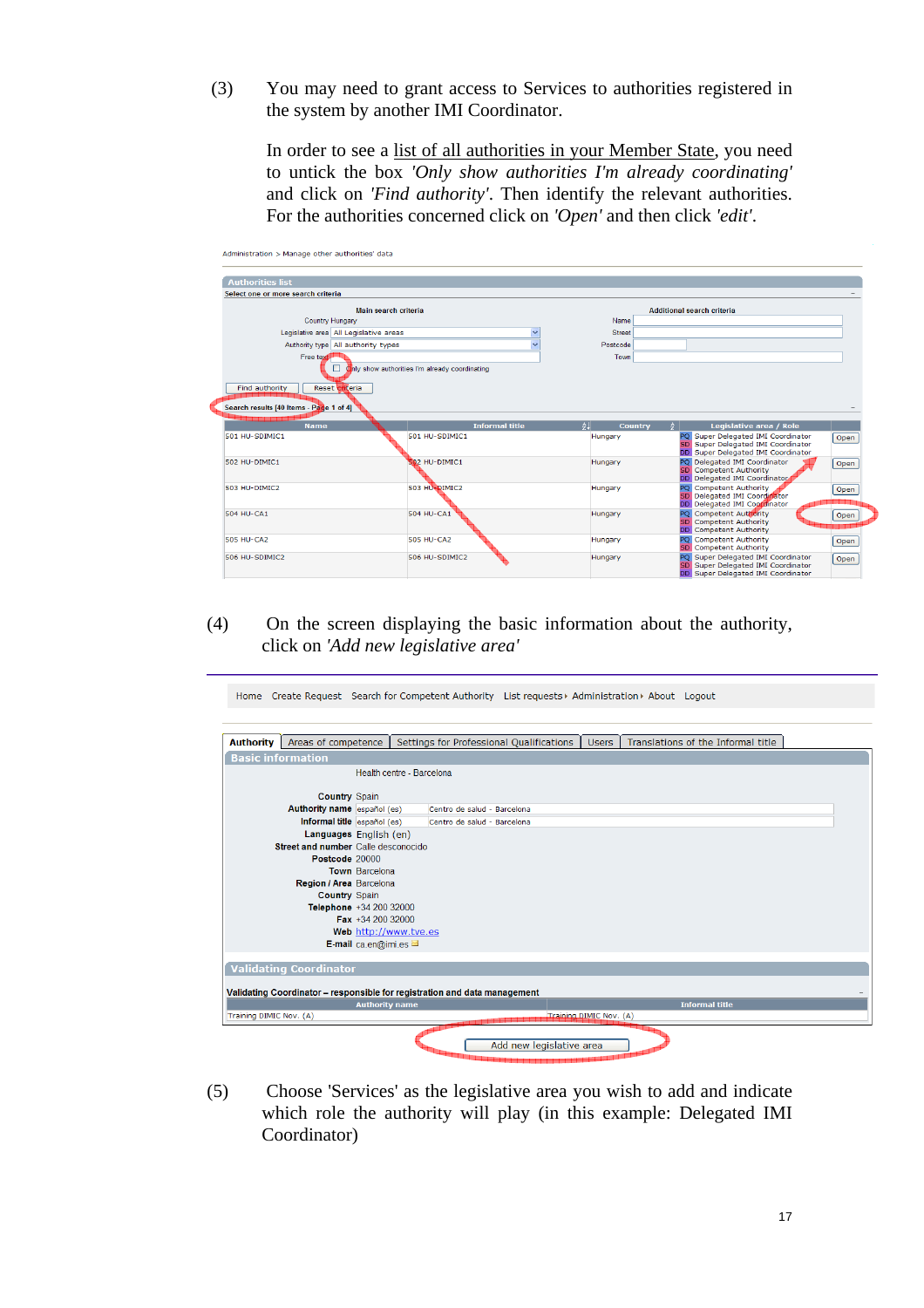|                              | Administration > Manage other authorities' data > Edit Competent Authority                    |
|------------------------------|-----------------------------------------------------------------------------------------------|
| Authority                    | Settings for Professional Qualifications<br>Legislative area<br>Areas of competence           |
| New Custative area           | An long look and and and and and cool (old (old ) on o cool (or                               |
| Legislative area Services    |                                                                                               |
| <b>Authority type Choose</b> | $\sim$<br>Choose                                                                              |
|                              | <b>Competent Authority</b><br>Delegated IMI Coordinator<br>Add new legislative area<br>Cancel |

(6) On the *Settings for Services'* tab under *'General information',* select from list of keywords to indicate the competence of the authority in relation to the legislative area Services.

Home Create Request Search for Competent Authority List requests ▶ Administration ▶ About Logout

| Authority       | Areas of competence                                                                                                                                                                              | <b>Settings for Services</b> |                   | Settings for Professional Qualifications                                                                                                                                                                |                       |
|-----------------|--------------------------------------------------------------------------------------------------------------------------------------------------------------------------------------------------|------------------------------|-------------------|---------------------------------------------------------------------------------------------------------------------------------------------------------------------------------------------------------|-----------------------|
|                 | <b>Legislative area Services</b>                                                                                                                                                                 |                              |                   |                                                                                                                                                                                                         |                       |
|                 | <b>General information</b>                                                                                                                                                                       | <b>Information Request</b>   |                   |                                                                                                                                                                                                         |                       |
| <b>Keywords</b> |                                                                                                                                                                                                  |                              |                   |                                                                                                                                                                                                         |                       |
|                 | Select the keyword(s) which indicate the Authoritys area of competence *                                                                                                                         |                              |                   |                                                                                                                                                                                                         |                       |
|                 | Regional authority<br>Registration body/authority<br>Registration in professional register(s)<br>Registration of companies/partnerships<br>Supervision/ Enforcement<br><b>Technical controls</b> | Available keywords           | ><br><<           | Selected keywords<br>Building/construction permits<br>Commune/municipality<br>Granting of permits/licences/authorisations<br>Local<br>Protection of the environment<br><b>Technical inspection body</b> |                       |
|                 |                                                                                                                                                                                                  | Search the list above        | Restore full list |                                                                                                                                                                                                         |                       |
| Find            | Access Coordinator - responsible for access to the Legislative Area                                                                                                                              |                              |                   |                                                                                                                                                                                                         |                       |
|                 | <b>Authority name</b>                                                                                                                                                                            |                              |                   | <b>Informal title</b>                                                                                                                                                                                   | <b>Authority type</b> |

(7) On the *Settings for Services'* tab under *'Information Request',* define the Coordinator's settings for information requests in relation to legislative area 'Services'



#### **3.2. Check if any authorities have already been registered for the legislative area/ geographical area the DIMIC will be coordinating.**

You are advised to register Delegated IMI Coordinators for Services (or give access to authorities already registered in IMI as DIMICs for Services) before you grant access to Services to Competent Authorities. That way, you can ensure that every time a new Competent Authority is given access to Services, it can be linked to all relevant IMI Coordinators as 'Request Coordinators'.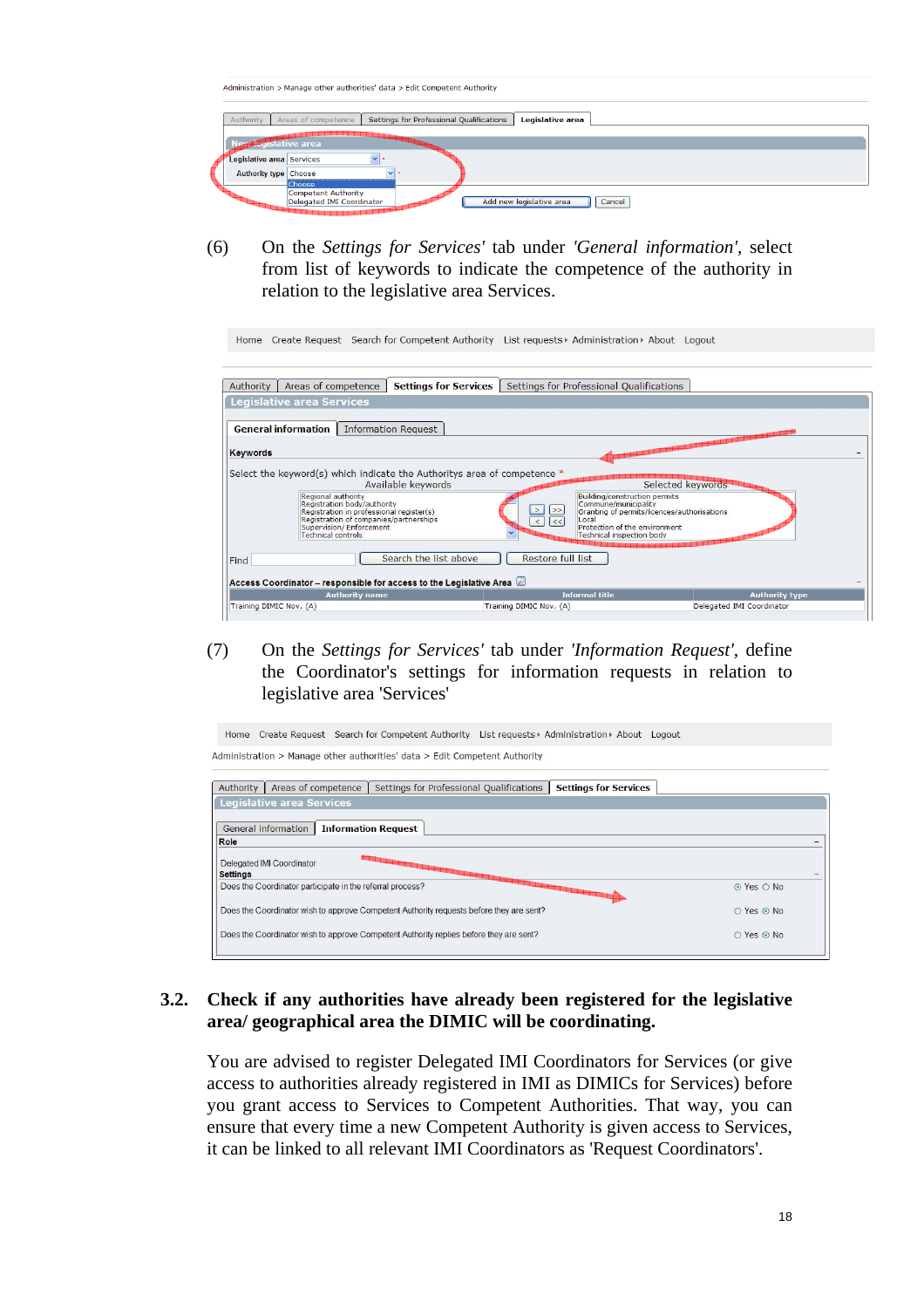However, under some circumstances, some Competent Authorities may already have access to Services before all DIMICs for Services are registered. For instance, a Member State may only register one DIMIC for Services during the initial phase of the pilot project. Two months later they may realise that it becomes necessary to nominate additional Services DIMICs.

In this case, you will have to ensure that the new Services DIMIC is linked to all relevant Competent Authorities that have access to Services. The most important aspects to consider are:

*3.2.1. Will DIMIC need to play the role of 'Request Coordinator' for authorities that are already registered in IMI (e.g. referral or approval)?* 

> A Competent Authority may be responsible for a number of different Services sectors or it may have horizontal responsibilities, for instance in relation to company registrations. In some cases it might therefore be necessary for more than one IMI Coordinator to be nominated as potential 'Request Coordinator' for the authority (refer to section 3.1.3. for more details).

> Likewise, you may wish to ensure that the new DIMIC is able to monitor the status of requests of authorities already registered with access to the Legislative Area Services.

- $\boxtimes$  NO you do not need to take any action
- $\boxtimes$  YES you will need to add the DIMIC you have just registered to the relevant authorities as one of their 'Request Coordinators'.<sup>7</sup> These are the steps to follow:
- (1) Within IMI application, choose menu item *Manage other authorities' data*
- (2) By default, the system will show you a list of all authorities you are already coordinating. Identify the relevant authorities.
- (3) For the authorities concerned, click *'Open'* and then click *'edit'*.
- (4) Choose the tab entitled *'Settings for Services'*. Choose the subtab entitled *'Information Request'.* The names of the Request Coordinator(s) that may be linked to an information request of this authority in this legislative area are displayed at the bottom of the screen.

 $<sup>7</sup>$  In order to do so, you have to be the Coordinator that gave the authority access to the legislative area</sup> 'Services' (i.e. the 'Access Coordinator'). Alternatively, you can contact the 'Access Coordinator' for Services and ask them to add the DIMIC as one of the authority's Request Coordinators for Services. You can also contact the Competent Authority directly and ask them to add the DIMIC as a new Request Coordinator for Services.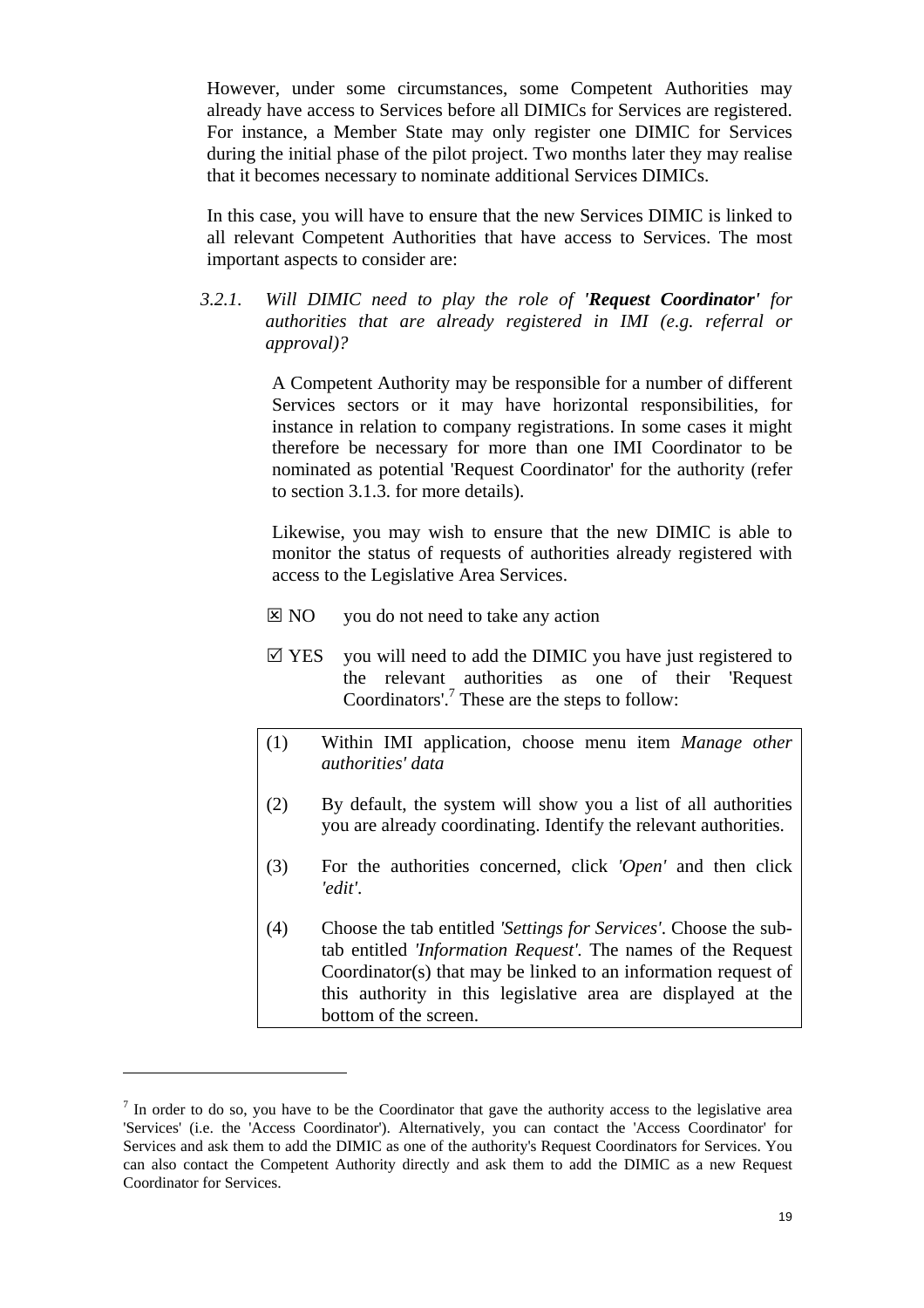- (5) To add an additional Request Coordinator, go to *'Request Coordinator(s) – may be linked to an information request of this authority in this legislative area'* and click on the Search  $\frac{1}{\text{icon}}$   $\left( \frac{1}{\text{O}} \right)$
- (6) A list of all eligible IMI Coordinators will appear. You have the possibility to search this list in order to find the DIMIC that you have just registered.
- (7) Select the DIMIC from the list and click on *'Add selected'*
- (8) Click on 'Save changes'.
- *3.2.2. Will DIMIC need to play the role of 'Access Coordinator' for authorities that already have access to Services?*

The Access Coordinator can update the flag settings and keywords of a Competent Authority in relation to a specific legislative area. By default, the IMI Coordinator that has given an authority access to a legislative area will be its Access Coordinator. It will not usually be necessary to change this.

However, there may be cases where you do need to set a newly created DIMIC as the Access Coordinator for authorities already registered with access to Services. For example, if due to an administrative reorganisation, a Ministry acting as DIMIC for Services changes its competence. As a result, it will no longer be entitled to act as DIMIC. In this case, you will nominate a new DIMIC for Services and you will have to place this new DIMIC as the Access Coordinator for Services for all Competent Authorities the original DIMIC coordinated.

- $\boxtimes$  NO you do not need to take any action
- $\boxtimes$  YES you will need to set the new DIMIC as Access Coordinator for all relevant Competent Authorities<sup>8</sup>. These are the steps to follow:
- (1) Within IMI application, choose menu item *Manage other authorities' data*
- (2) By default, the system will show you a list of all authorities you are already coordinating. Identify the relevant authorities.
- (3) For the authorities concerned, click *'Open'* and then click *'edit'*.

<sup>&</sup>lt;sup>8</sup> In order to do so, you have to be the Coordinator that gave the authority access to the legislative area 'Services' (i.e. the 'Access Coordinator'). Alternatively, you can contact the 'Access Coordinator' for Services and ask them to add the DIMIC as the authority's Access Coordinator for Services in their place.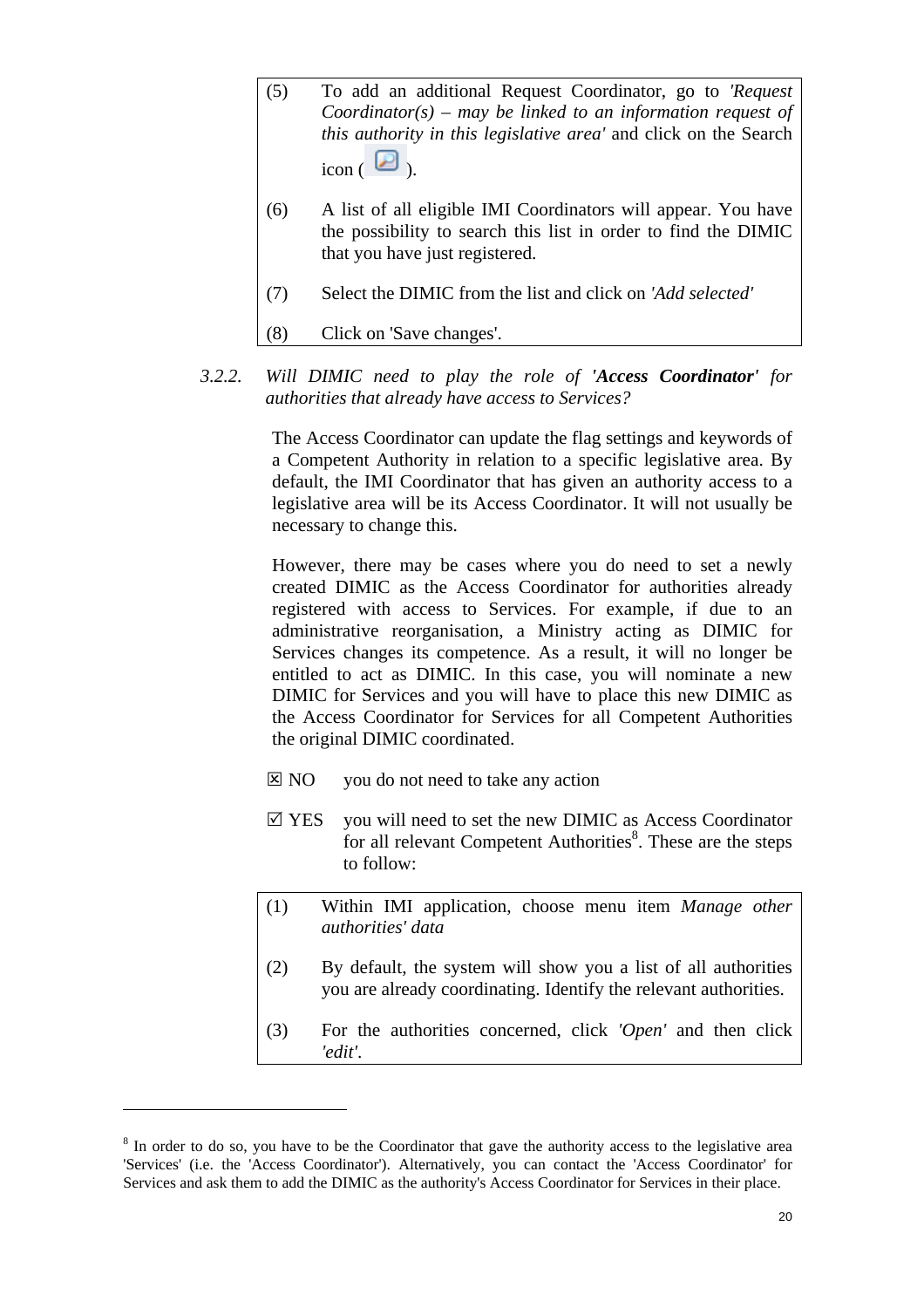- (4) Choose the tab entitled *'Settings for Services'*. Choose the subtab entitled *'General information'.*
- (5) To replace the Access Coordinator, go to *'Access Coordinator – responsible for access to this Legislative Area*' and click on the Search icon  $\left( \Box \right)$ .
- (6) A list of all eligible IMI Coordinators will appear. You have the possibility to search this list in order to find the DIMIC that you have just registered.
- (7) Select the DIMIC from the list and click on *'Add selected'*
- (8) Click on 'Save changes'.

#### **3.3. Communicate with the new Services DIMIC on managing user rights**

Inform authority that all users with "local data administrator" rights within their authority will automatically be given all user rights for Services. The authority itself has to ensure that all users of the authority that need to be able to intervene in Services requests of coordinated Competent Authorities are given Referral Handler rights for Services.

### **3.4. Where applicable, tell DIMIC to take on responsibility for authority access to Legislative Area Services**

Depending on how you have decided to organise your registration process, it may be the task of the new Services DIMIC you have just created to give other authorities access to Services as Competent Authorities. Make sure that you communicate clearly with the Services DIMIC so that he is clear on the responsibilities he has to take on.

In order to give access to authorities to Services (playing the role of Competent Authorities), the DIMIC should follow the steps outlined in ACTION 5 and ACTION 6 below.

## <span id="page-20-0"></span>**4. ACTION 4: REGISTERING NEW AUTHORITIES AS IMI COORDINATORS FOR SERVICES (APPLIES TO NIMIC AND SDIMIC ONLY)**

Once you have identified your IMI Coordinators that are already registered in IMI, you can continue by registering the **new authorities** that will be playing the role of Delegated IMI Coordinators (DIMIC) for the new legislative area Services.

Please note that you have to be a user with "local data administrator" rights within a NIMIC or an SDIMIC in order to register new DIMICs.

If you are not registering any new DIMICs, go directly to Action 5.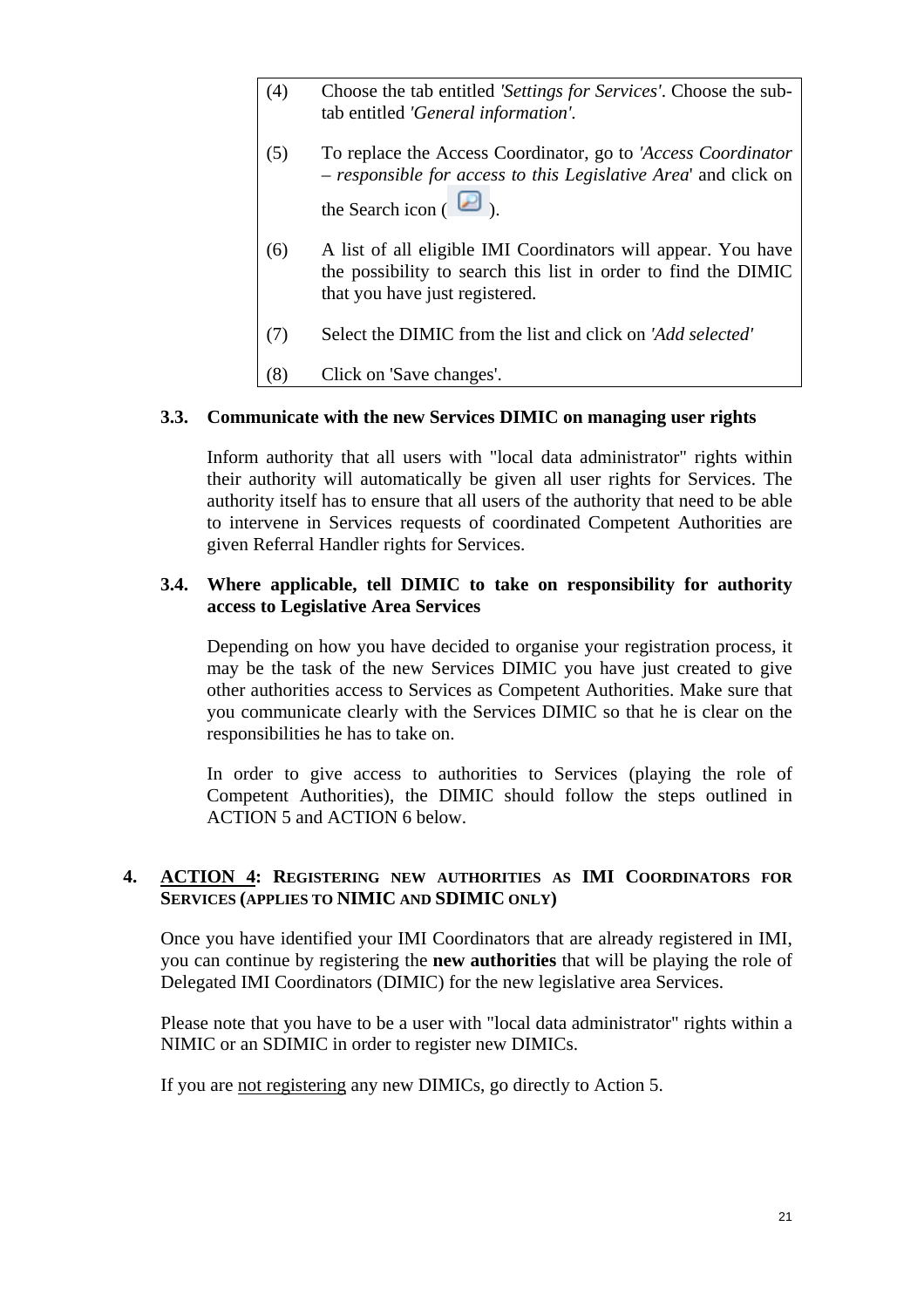If you are registering new DIMICs, these are the steps to follow<sup>9</sup>:

## **4.1. Register new authority in IMI**

(1) Choose *'Register new authority'* from the IMI homepage. If you are a NIMIC, then you will first have to decide on the authority type that you are registering. Click on *'DIMIC or Competent Authority'* as the authority type. If you are not a NIMIC, you will not see this screen.



(2) Go through the registration wizard (which is mainly unchanged). Make sure to follow the naming convention for DIMICs:

> The Delegated IMI Coordinator should be registered with the official name of the authority.

> An authority registered in IMI may play different roles in different legislative areas. The abbreviation "DIMIC" should not therefore appear in the Authority Name.

> For example, an authority nominated as a Delegated IMI Coordinator for Professional Qualifications may be a standard Competent Authority in the legislative area Services. Likewise, a Competent Authority registered for Professional Qualifications may later play the role of Delegated IMI Coordinator in the legislative area Services.

> It would therefore be misleading to indicate the DIMIC role as part of the Authority Name. Here are some examples of DIMIC Authority Names:

- $\boxtimes$  Ministerio de Educacion y Ciencia
- $\boxtimes$  Ministerium für Kultus und Sport Bayern
- 5 Ministère de la Santé

Other Member States can always identify the DIMICs by searching either on Authority Type "IMI Coordinators" or by using the Keyword "Delegated IMI Coordinator" when searching. Please note that the search results screen will show the authority's role in each legislative area:

<sup>&</sup>lt;sup>9</sup> See IMI User handbook, chapter 21 for details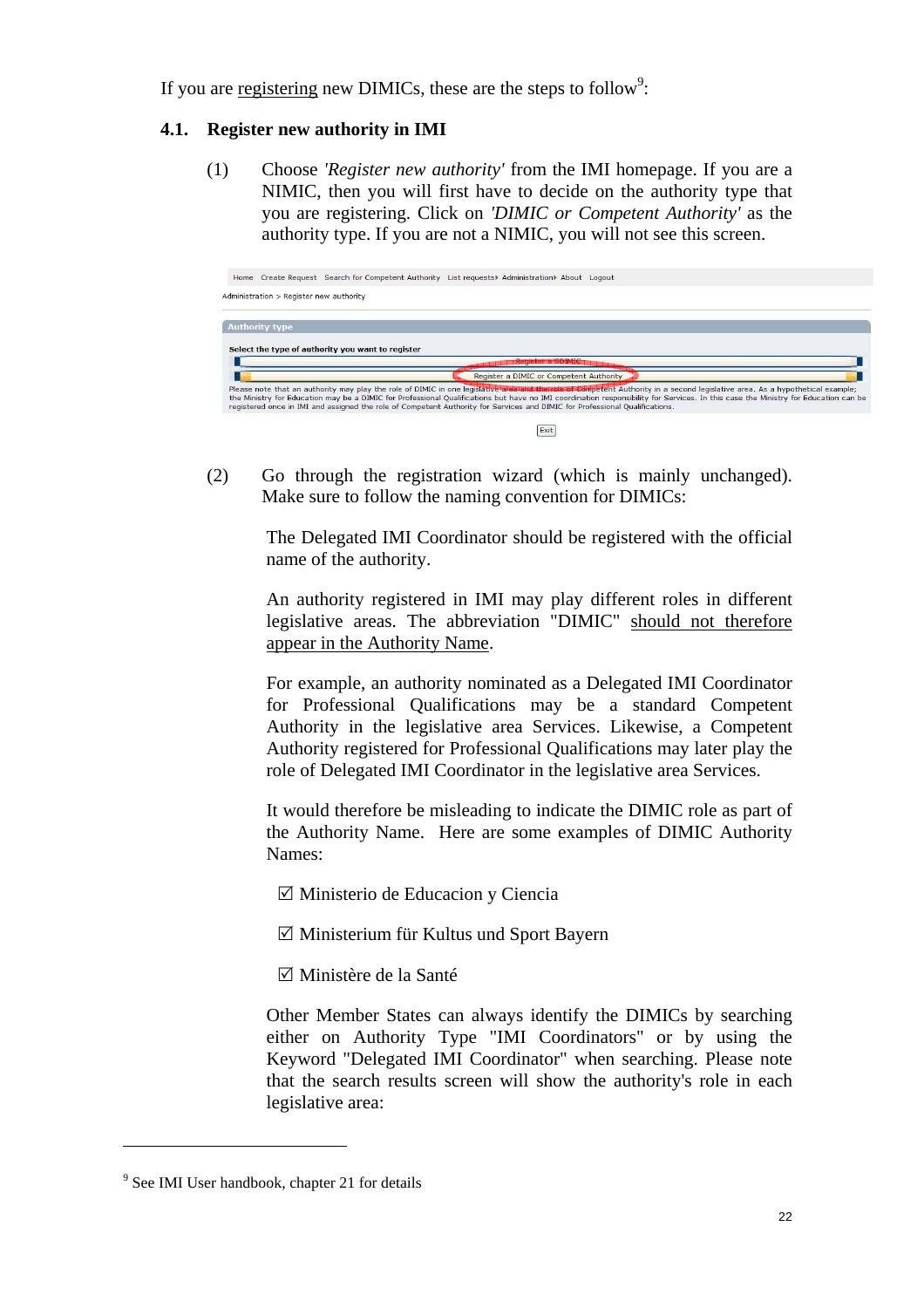| Create Request Search for Competent Authority List requests > Administration > About Logout<br>Home |                                                |                            |                                                  |      |  |  |  |
|-----------------------------------------------------------------------------------------------------|------------------------------------------------|----------------------------|--------------------------------------------------|------|--|--|--|
|                                                                                                     |                                                |                            |                                                  |      |  |  |  |
| <b>Authorities list</b>                                                                             |                                                |                            |                                                  |      |  |  |  |
| Select one or more search criteria                                                                  |                                                |                            |                                                  |      |  |  |  |
|                                                                                                     |                                                |                            |                                                  |      |  |  |  |
| Main search criteria                                                                                | Name                                           | Additional search criteria |                                                  |      |  |  |  |
|                                                                                                     | <b>Country Spain</b>                           |                            |                                                  |      |  |  |  |
| Legislative area All Legislative areas                                                              | $\checkmark$                                   | <b>Street</b>              |                                                  |      |  |  |  |
| Authority type All authority types                                                                  | Postcode                                       |                            |                                                  |      |  |  |  |
| Free text                                                                                           | Town                                           |                            |                                                  |      |  |  |  |
| $\overline{v}$                                                                                      | Only show authorities I'm already coordinating |                            |                                                  |      |  |  |  |
|                                                                                                     |                                                |                            |                                                  |      |  |  |  |
| <b>Find authority</b><br>Reset criteria                                                             |                                                |                            |                                                  |      |  |  |  |
| Search results [3 Items]                                                                            |                                                |                            |                                                  |      |  |  |  |
|                                                                                                     |                                                |                            |                                                  |      |  |  |  |
| <b>Name</b>                                                                                         | <b>Informal title</b>                          | $\frac{1}{2}$              | Legislative area & Role<br><b>Country</b>        |      |  |  |  |
| Centro de salud - Barcelona                                                                         | Health centre - Barcelona                      | Spain                      | <b>Competent Authority</b><br><b>SD</b>          | Open |  |  |  |
| Centro de salud - Madrid                                                                            | Health centre - Madrid                         | Spain                      | PQ Competent Authority<br>PQ Competent Authority | Open |  |  |  |
| Centro de salud - Vigo                                                                              | Health centre - Vigo                           | Spain                      | PQ Competent Authority                           |      |  |  |  |
| <b>TALET</b>                                                                                        |                                                |                            | <b>Barbaranan ang Pag</b>                        | Open |  |  |  |
| Items per page $10 \times$<br>To page $1 \vee$                                                      |                                                |                            |                                                  |      |  |  |  |

- (3) Once you have added the user details, you will have to indicate which role the authority is to play for each legislative area chosen. You choose 'Services' and 'Delegated IMI Coordinator'.
- (4) Select from list of keywords to indicate the competence of the authority in relation to the legislative area 'Services'.
- (5) Define the DIMIC's settings for information requests in relation to the legislative area 'Services'

#### **4.2. Check if any authorities have already been registered for the legislative area/ geographical area the DIMIC will be coordinating.**

You are advised to register Delegated IMI Coordinators for Services (or give access to authorities already registered in IMI as DIMICs for Services) before you grant access to Services to Competent Authorities. That way, you can ensure that every time a new Competent Authority is given access to Services, it can be linked to all relevant IMI Coordinators as 'Request Coordinators'.

However, under some circumstances, some Competent Authorities may already have access to Services before all DIMICs for Services are registered. For instance, a Member State may only register one DIMIC for Services during the initial phase of the pilot project. Two months later they may realise that it becomes necessary to nominate additional Services DIMICs.

In this case, you will have to ensure that the new Services DIMIC is linked to all relevant Competent Authorities that have access to Services. For details, please refer to section 3.2.

#### **4.3. Communicate username to first user in new authority**

For security reasons, you should do so outside the IMI system  $-$  e.g. by fax or telephone. The user will receive an automatic email from the IMI system containing a temporary password and information on how to login to IMI.

The authority can register as many additional users with specific responsibilities for Services as necessary.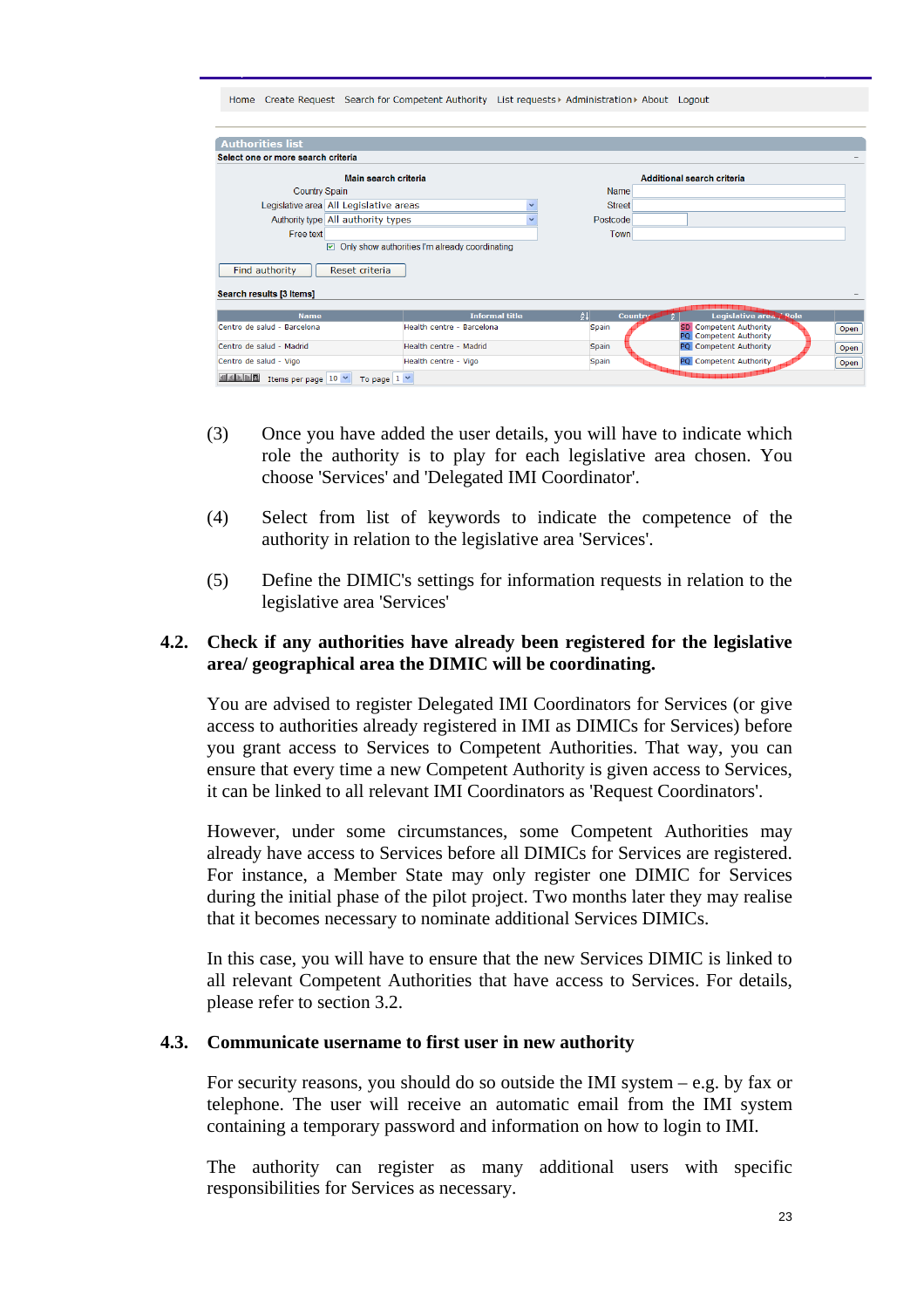### **4.4. Where applicable, tell DIMIC to take on responsibility for authority access to Legislative Area Services**

Depending on how you have decided to organise your registration process, it may be the task of the new Services DIMIC you have just created to give other authorities access to Services as Competent Authorities. Make sure that you communicate clearly with the Services DIMIC so that he is clear on the responsibilities he has to take on.

In order to give access to authorities to Services (playing the role of Competent Authorities), the DIMIC should follow the steps outlined in ACTION 5 and ACTION 6 below.

## <span id="page-23-0"></span>**5. ACTION 5: GRANTING ACCESS TO AUTHORITIES ALREADY REGISTERED IN IMI TO THE NEW LEGISLATIVE AREA SERVICES AS A COMPETENT AUTHORITY (APPLIES TO NIMIC, SDIMIC AND DIMIC)**

Once you have registered all the new IMI Coordinators that you need for the extension of IMI to Services, the next step will be to check your list of Competent Authorities for Services against the list of authorities already in IMI.

It is important to think about the relationships that need to be created between authorities acting as Competent Authorities for Services and the DIMICs for Services that you have just created. Whoever takes on this task will have to make sure that the Competent Authorities are linked to all relevant IMI Coordinators. Remember that by giving an authority access to a legislative area (e.g. 'Services'), you will automatically be the authority's 'Access Coordinator' and 'Request Coordinator' for that legislative area.

Please note that you have to be a user with "Local Data Administrator" rights within a NIMIC, an SDIMIC or a Services DIMIC in order to give an authority access to Services as a Competent Authority. These are the steps to follow:

#### **5.1. Managing data of authorities already registered in IMI – grant access to new legislative area 'Services'**

- (1) Choose *'Manage other authorities' data'* from the Administration menu on the IMI homepage
- (2) By default, the system will show you a list of all authorities you are already coordinating: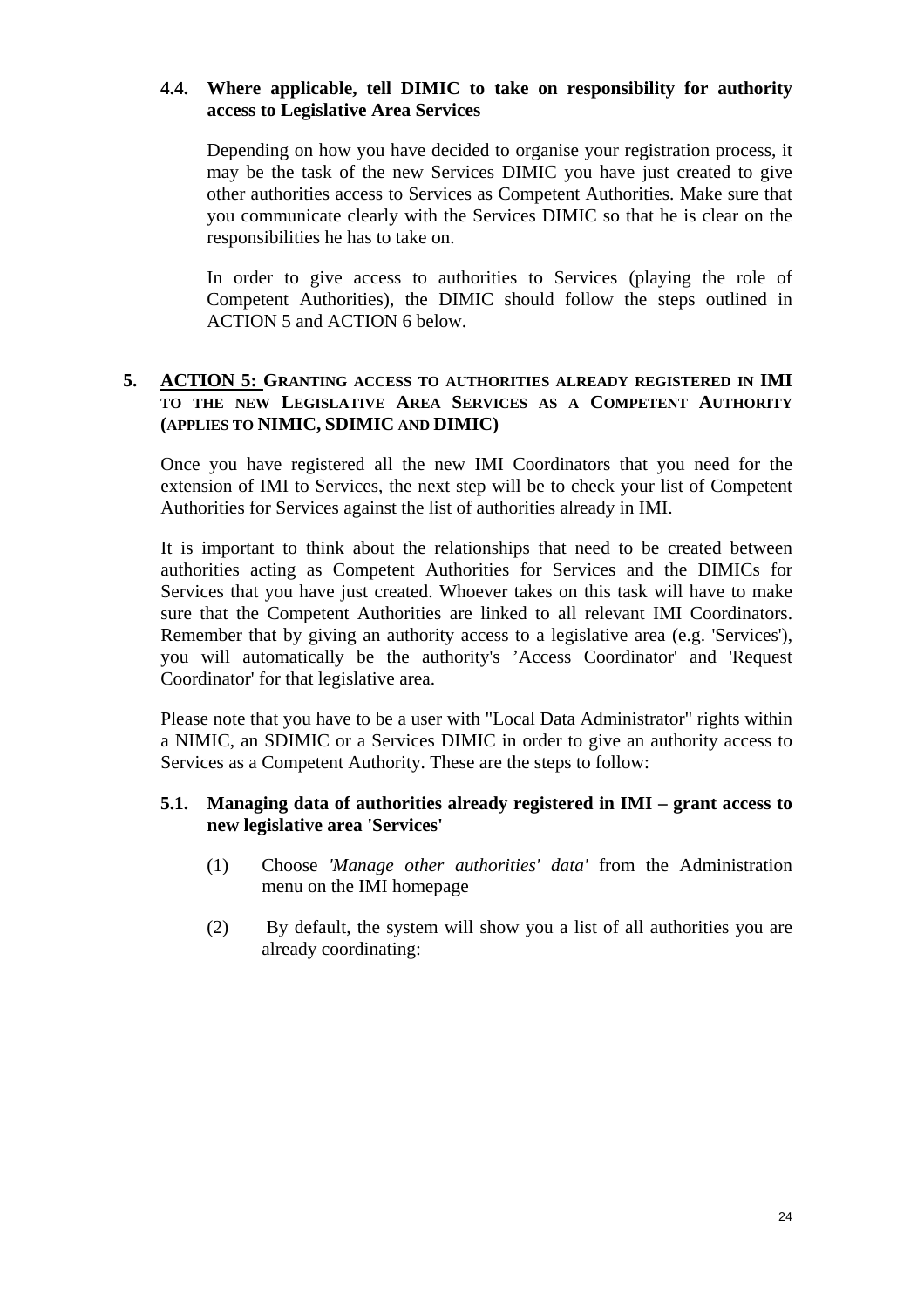Administration > Manage other authorities' data

| <b>Authorities list</b>                           |                                                |                          |                                                                          |                                      |
|---------------------------------------------------|------------------------------------------------|--------------------------|--------------------------------------------------------------------------|--------------------------------------|
| Select one or more search criteria                |                                                |                          |                                                                          |                                      |
|                                                   |                                                |                          |                                                                          |                                      |
|                                                   | Main search criteria                           |                          | <b>Additional search criteria</b>                                        |                                      |
| Country Hungary                                   |                                                | Name                     |                                                                          |                                      |
| Legislative area All Legislative areas            |                                                | <b>Street</b>            |                                                                          |                                      |
| Authority type All authority types                |                                                | Postcode                 |                                                                          |                                      |
| Free text                                         |                                                | Town                     |                                                                          |                                      |
| ☑                                                 | inly show authorities I'm already coordinating |                          |                                                                          |                                      |
|                                                   |                                                |                          |                                                                          |                                      |
| <b>Eind authority</b><br>Reset criteria           |                                                |                          |                                                                          |                                      |
|                                                   |                                                |                          |                                                                          |                                      |
| Search results [23 Items Page 1 of 3]             |                                                |                          |                                                                          |                                      |
| <b>Name</b>                                       | <b>Informal title</b>                          | $\frac{1}{2}$<br>Country | Legislative area / Role                                                  |                                      |
| 501 HU-SDIMIC1                                    | 501 HU-SDIMIC1                                 | Hungary                  | PQ Super Delegated IMI Coordinator                                       | Open                                 |
|                                                   |                                                |                          | SD Super Delegated IMI Coordinator<br>DD Super Delegated IMI Coordinator |                                      |
| 502 HU-DIMIC1                                     | 502 HU-DIMIC1                                  | Hungary                  | PQ Delegated IMI Coordinator                                             |                                      |
|                                                   |                                                |                          |                                                                          |                                      |
|                                                   |                                                |                          | <b>SD</b> Competent Authority                                            |                                      |
|                                                   |                                                |                          | DD Delegated IMI Coordinator                                             |                                      |
|                                                   | 504 HU-CA1                                     | Hungary                  | PQ Competent Authority                                                   |                                      |
|                                                   |                                                |                          | <b>SD</b> Competent Authority<br><b>DD</b> Competent Authority           |                                      |
|                                                   | <b>505 HU-CA2</b>                              | Hungary                  | PQ Competent Authority                                                   |                                      |
|                                                   |                                                |                          | SD Competent Authority                                                   |                                      |
|                                                   | 506 HU-SDIMIC2                                 | Hungary                  | PQ Super Delegated IMI Coordinator<br>SD Super Delegated IMI Coordinator |                                      |
| 504 HU-CA1<br><b>505 HU-CA2</b><br>506 HU-SDIMIC2 |                                                |                          | DD Super Delegated IMI Coordinator                                       |                                      |
| 507 HU-DIMIC3                                     | 507 HU-DIMIC3                                  | Hungary                  | PO Delegated IMI Coordinator<br>SD Delegated IMI Coordinator             | Open<br>Open<br>Open<br>Open<br>Open |

(3) If you are a new IMI Coordinator, you will not yet be responsible for any Competent Authorities in IMI. For example, if you are the Ministry of the Economy and the NIMIC has just registered you as a DIMIC for Services. Even if you are already coordinating some Competent Authorities in IMI, you may need to see other authorities that you are not coordinating.

In order to see a list of all authorities in your Member State, you need to untick the box *'Only show authorities I'm already coordinating'*  and click on *'Find authority'*. Then identify the relevant authorities. For the authorities concerned click on *'Open'* and then click *'edit'*.

| Select one or more search criteria                                                             |                                                |                          |                                                                                                           |      |
|------------------------------------------------------------------------------------------------|------------------------------------------------|--------------------------|-----------------------------------------------------------------------------------------------------------|------|
|                                                                                                |                                                |                          |                                                                                                           |      |
|                                                                                                | Main search criteria                           |                          | <b>Additional search criteria</b>                                                                         |      |
| Country Hungary                                                                                |                                                | Name                     |                                                                                                           |      |
| Legislative area All Legislative areas                                                         |                                                | Street                   |                                                                                                           |      |
| Authority type All authority types                                                             |                                                | Postcode                 |                                                                                                           |      |
| Free text                                                                                      |                                                | Town                     |                                                                                                           |      |
|                                                                                                | Only show authorities I'm already coordinating |                          |                                                                                                           |      |
|                                                                                                |                                                |                          |                                                                                                           |      |
| Find authority<br>Reset criteria                                                               |                                                |                          |                                                                                                           |      |
| Search results [40 Items - Page 1 of 4]                                                        |                                                |                          |                                                                                                           |      |
|                                                                                                |                                                |                          |                                                                                                           |      |
|                                                                                                |                                                |                          |                                                                                                           |      |
| <b>Name</b>                                                                                    | <b>Informal title</b>                          | $\frac{1}{2}$<br>Country | Legislative area / Role                                                                                   |      |
|                                                                                                | 501 HU-SDIMIC1                                 | Hungary                  | PQ Super Delegated IMI Coordinator                                                                        | Open |
|                                                                                                |                                                |                          | <b>SD</b> Super Delegated IMI Coordinator<br>DD Super Delegated IMI Coordinator                           |      |
|                                                                                                | <b>S02 HU-DIMIC1</b>                           | Hungary                  | PQ Delegated IMI Coordinator                                                                              | Open |
|                                                                                                |                                                |                          | SD Competent Authority                                                                                    |      |
|                                                                                                | 503 HU-DIMIC2                                  | Hungary                  | DD Delegated IMI Coordinator<br>PQ Competent Authority                                                    |      |
|                                                                                                |                                                |                          | Delegated IMI Coordinator<br>SD.                                                                          | Open |
|                                                                                                |                                                |                          | DD Delegated IMI Coordinator                                                                              |      |
|                                                                                                | 504 HU-CA1                                     | Hungary                  | <b>PO</b> Competent Authority<br><b>SD</b> Competent Authority                                            | Open |
|                                                                                                |                                                |                          | <b>DD</b> Competent Authority                                                                             |      |
|                                                                                                | <b>505 HU-CA2</b>                              | Hungary                  | PQ Competent Authority                                                                                    | Open |
| 501 HU-SDIMIC1<br>502 HU-DIMIC1<br>503 HU-DIMIC2<br>504 HU-CA1<br>505 HU-CA2<br>506 HU-SDIMIC2 | 506 HU-SDIMIC2                                 | Hungary                  | <b>SD</b> Competent Authority<br>PQ Super Delegated IMI Coordinator<br>SD Super Delegated IMI Coordinator | Open |

(4) On the screen displaying the basic information about the authority, click on *'Add new legislative area'*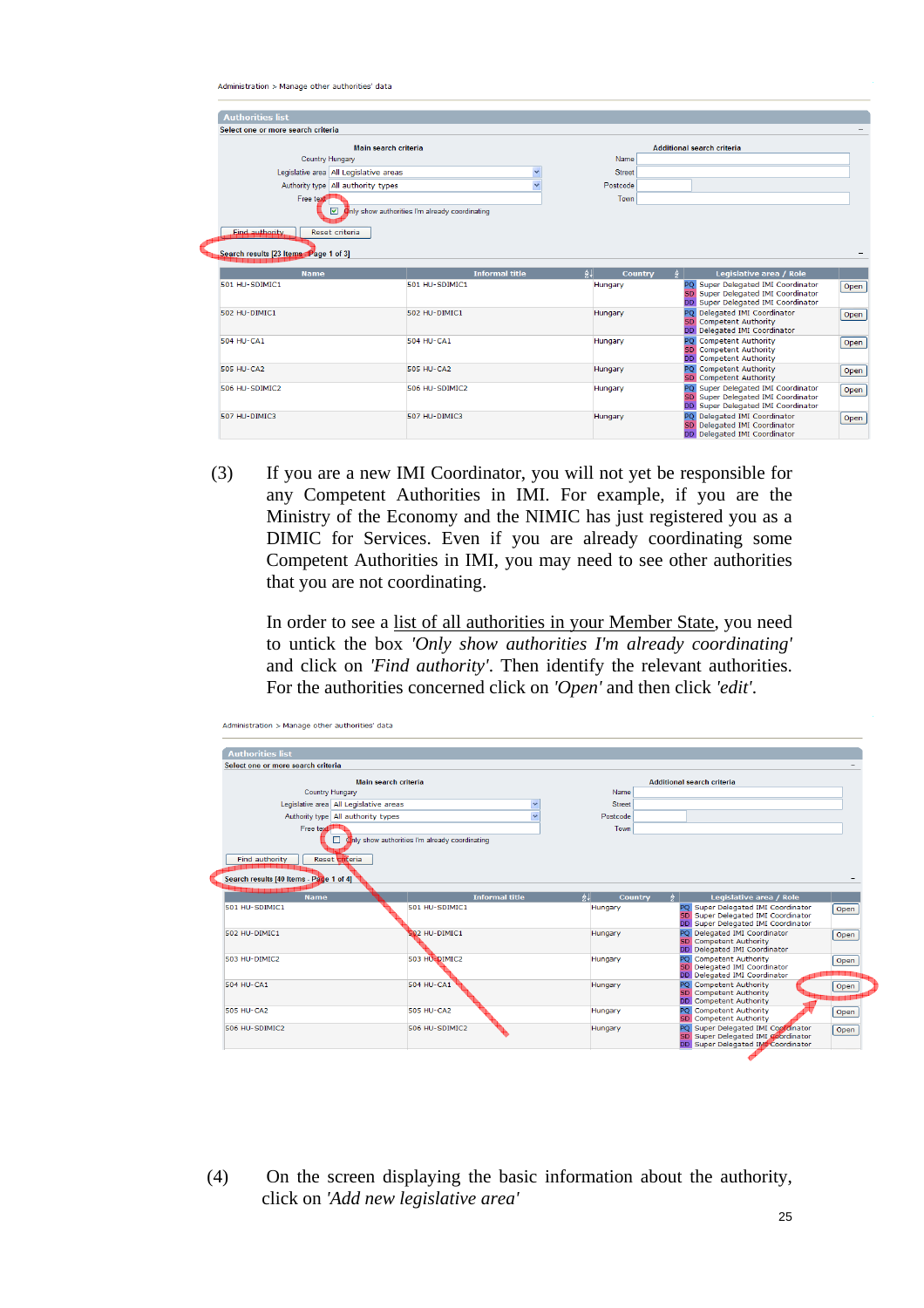| Home Create Request Search for Competent Authority List requests > Administration > About Logout |                                            |                                                                                                |  |  |  |
|--------------------------------------------------------------------------------------------------|--------------------------------------------|------------------------------------------------------------------------------------------------|--|--|--|
| <b>Authority</b><br>Areas of competence                                                          |                                            | Translations of the Informal title<br>Settings for Professional Qualifications<br><b>Users</b> |  |  |  |
| <b>Basic information</b>                                                                         |                                            |                                                                                                |  |  |  |
|                                                                                                  | Health centre - Barcelona                  |                                                                                                |  |  |  |
| <b>Country Spain</b>                                                                             |                                            |                                                                                                |  |  |  |
| Authority name español (es)                                                                      |                                            | Centro de salud - Barcelona                                                                    |  |  |  |
| Informal title español (es)                                                                      |                                            | Centro de salud - Barcelona                                                                    |  |  |  |
|                                                                                                  | Languages English (en)                     |                                                                                                |  |  |  |
| Street and number Calle desconocido                                                              |                                            |                                                                                                |  |  |  |
| Postcode 20000                                                                                   |                                            |                                                                                                |  |  |  |
|                                                                                                  | <b>Town Barcelona</b>                      |                                                                                                |  |  |  |
| Region / Area Barcelona                                                                          |                                            |                                                                                                |  |  |  |
| <b>Country Spain</b>                                                                             |                                            |                                                                                                |  |  |  |
|                                                                                                  | Telephone +34 200 32000                    |                                                                                                |  |  |  |
|                                                                                                  | Fax $+3420032000$<br>Web http://www.tve.es |                                                                                                |  |  |  |
|                                                                                                  | <b>E-mail</b> ca.en@imi.es                 |                                                                                                |  |  |  |
|                                                                                                  |                                            |                                                                                                |  |  |  |
| <b>Validating Coordinator</b>                                                                    |                                            |                                                                                                |  |  |  |
|                                                                                                  |                                            |                                                                                                |  |  |  |
| Validating Coordinator - responsible for registration and data management                        |                                            |                                                                                                |  |  |  |
|                                                                                                  | <b>Authority name</b>                      | <b>Informal title</b>                                                                          |  |  |  |
| Training DIMIC Nov. (A)                                                                          |                                            | Training DIMIC Nov. (A)                                                                        |  |  |  |
|                                                                                                  |                                            | Add new legislative area                                                                       |  |  |  |

(5) Choose the legislative area you wish to add and indicate which role the authority will play (in this example: competent authority)

|                              | Administration > Manage other authorities' data > Edit Competent Authority |                                          |                          |        |  |
|------------------------------|----------------------------------------------------------------------------|------------------------------------------|--------------------------|--------|--|
| Authority                    | Areas of competence                                                        | Settings for Professional Qualifications | Legislative area         |        |  |
| News Cystative area          |                                                                            |                                          |                          |        |  |
| Legislative area Services    |                                                                            |                                          |                          |        |  |
| <b>Authority type Choose</b> | Choose                                                                     | $\vee$                                   |                          |        |  |
|                              | <b>Competent Authority</b><br>Delegated IMI Coordinator                    |                                          | Add new legislative area | Cancel |  |

- (6) On the *Settings for Services'* tab under *'General information',* select from list of keywords to indicate the competence of the authority in relation to the legislative area Services.
- (7) On the *Settings for Services'* tab under *'Informaton Request',* define the Competent Authority's settings for information requests in relation to legislative area 'Services'

#### **5.2. Define relationship between Competent Authority and IMI Coordinators for Services (see chapter 3 for details)**

(1) Check list of IMI Coordinators for Services to see which ones need to be linked to this Competent Authority as a 'Request Coordinator' (by clicking on the search icon).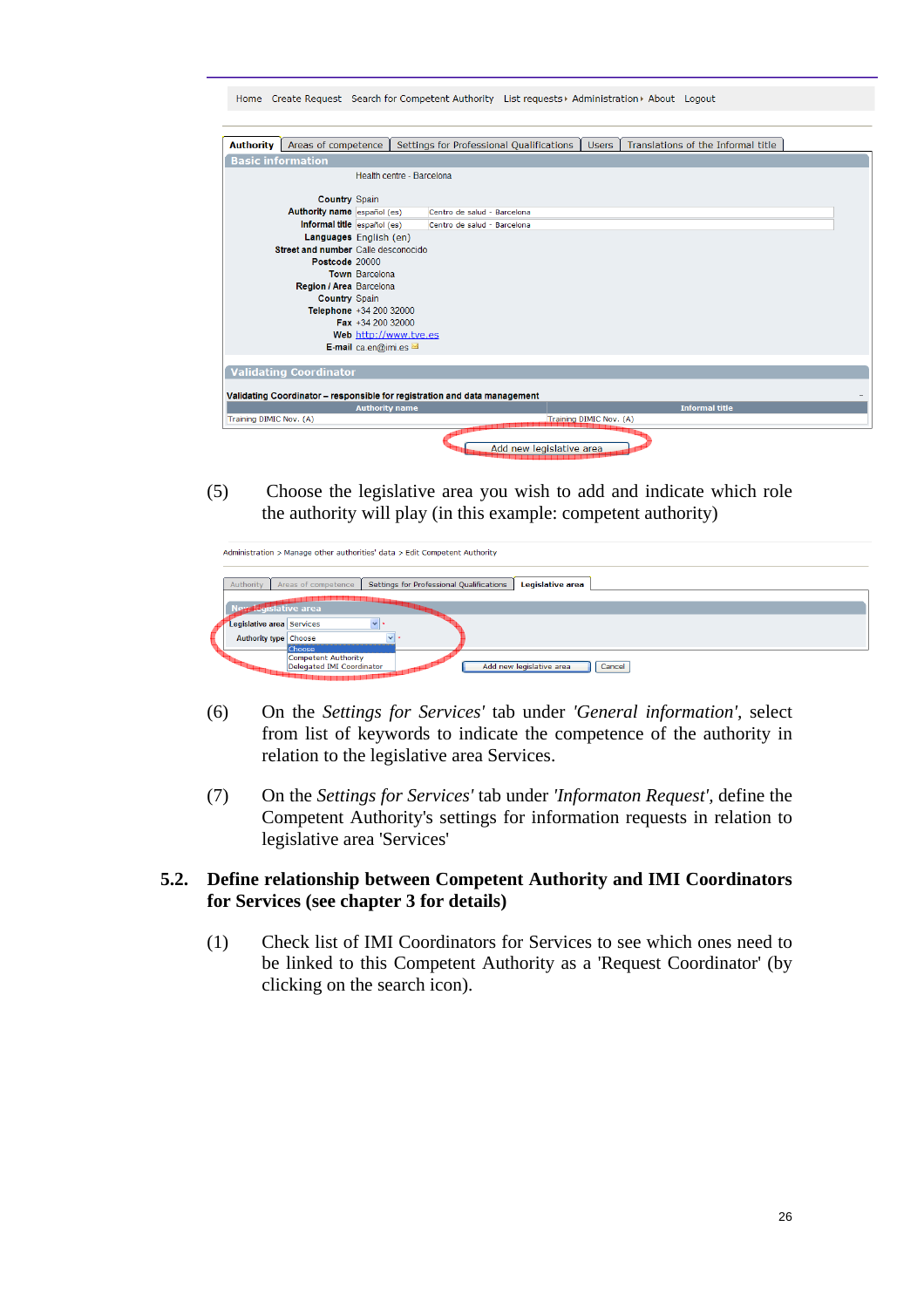| Country and Languages<br><b>Address</b><br>Areas of competence<br><b>User Details</b>                                                                                                                                                                                                                                                    | Legislative areas<br><b>Settings for Services</b>                                                                                                                                |                                                              |  |  |  |  |  |
|------------------------------------------------------------------------------------------------------------------------------------------------------------------------------------------------------------------------------------------------------------------------------------------------------------------------------------------|----------------------------------------------------------------------------------------------------------------------------------------------------------------------------------|--------------------------------------------------------------|--|--|--|--|--|
| <b>Legislative area Services</b>                                                                                                                                                                                                                                                                                                         |                                                                                                                                                                                  |                                                              |  |  |  |  |  |
| <b>Information Request</b><br>General information                                                                                                                                                                                                                                                                                        |                                                                                                                                                                                  |                                                              |  |  |  |  |  |
| Role                                                                                                                                                                                                                                                                                                                                     |                                                                                                                                                                                  |                                                              |  |  |  |  |  |
|                                                                                                                                                                                                                                                                                                                                          |                                                                                                                                                                                  |                                                              |  |  |  |  |  |
| <b>Competent Authority</b>                                                                                                                                                                                                                                                                                                               |                                                                                                                                                                                  |                                                              |  |  |  |  |  |
| <b>Settings</b><br>Is this Authority subject to approval by the Coordinator before sending requests and replies?<br>O Yes O No                                                                                                                                                                                                           |                                                                                                                                                                                  |                                                              |  |  |  |  |  |
|                                                                                                                                                                                                                                                                                                                                          |                                                                                                                                                                                  |                                                              |  |  |  |  |  |
| Is this Authority exceptionally allowed to refuse incoming requests on behalf of its Member State? (Normally only Coordinators have the right to refuse requests<br>○ Yes ⊙ No<br>on behalf of their Member State. Competent Authorities can forward requests for which they are not competent to another Authority or to a Coordinator) |                                                                                                                                                                                  |                                                              |  |  |  |  |  |
| Is this Authority allowed to accept incoming requests? (If you set this to NO, the Competent Authority can send requests but will not receive incoming requests<br>$\odot$ Yes $\odot$ No<br>from other Member States)                                                                                                                   |                                                                                                                                                                                  |                                                              |  |  |  |  |  |
|                                                                                                                                                                                                                                                                                                                                          | لُّتَكَ The following Coordinators may be linked to an information request of this Authority in this legislative area<br><b>Informal title to be translated for other Member</b> |                                                              |  |  |  |  |  |
| <b>Authority name</b><br><b>Authority type</b><br>States (this should be easily understood)                                                                                                                                                                                                                                              |                                                                                                                                                                                  |                                                              |  |  |  |  |  |
| 500 HU-NIMIC                                                                                                                                                                                                                                                                                                                             | 500 HU-NIMIC                                                                                                                                                                     | $\boldsymbol{\mathsf{x}}$<br>National IMI Coordinator        |  |  |  |  |  |
| Search criteria                                                                                                                                                                                                                                                                                                                          |                                                                                                                                                                                  |                                                              |  |  |  |  |  |
| <b>Main criteria</b>                                                                                                                                                                                                                                                                                                                     |                                                                                                                                                                                  | <b>Additional criteria</b>                                   |  |  |  |  |  |
|                                                                                                                                                                                                                                                                                                                                          | Name                                                                                                                                                                             |                                                              |  |  |  |  |  |
| Authority type IMI Coordinators                                                                                                                                                                                                                                                                                                          | <b>Street</b>                                                                                                                                                                    |                                                              |  |  |  |  |  |
|                                                                                                                                                                                                                                                                                                                                          | Free text<br>Postcode                                                                                                                                                            |                                                              |  |  |  |  |  |
| Town                                                                                                                                                                                                                                                                                                                                     |                                                                                                                                                                                  |                                                              |  |  |  |  |  |
| Clear criteria<br>Search                                                                                                                                                                                                                                                                                                                 |                                                                                                                                                                                  |                                                              |  |  |  |  |  |
| <b>Search results</b>                                                                                                                                                                                                                                                                                                                    |                                                                                                                                                                                  |                                                              |  |  |  |  |  |
|                                                                                                                                                                                                                                                                                                                                          |                                                                                                                                                                                  |                                                              |  |  |  |  |  |
| <b>Name</b>                                                                                                                                                                                                                                                                                                                              | <b>Informal title</b>                                                                                                                                                            | <b>Authority type</b><br>National IMI Coordinator            |  |  |  |  |  |
| 500 HU-NIMIC<br>S01 HU-SDIMIC1                                                                                                                                                                                                                                                                                                           | 500 HU-NIMIC                                                                                                                                                                     |                                                              |  |  |  |  |  |
|                                                                                                                                                                                                                                                                                                                                          | 501 HU-SDIMIC1                                                                                                                                                                   | Super Delegated IMI Coordinator<br>Delegated IMI Coordinator |  |  |  |  |  |
| 503 HU-DIMIC2<br>503 HU-DIMIC2<br>П<br><b>T 506 HU-SDIMIC2</b><br>506 HU-SDIMIC2<br>Super Delegated IMI Coordinator                                                                                                                                                                                                                      |                                                                                                                                                                                  |                                                              |  |  |  |  |  |

- (2) A list of all eligible IMI Coordinators will appear. You have the possibility to search this list.
- (3) Select all Coordinators that you wish to act as 'Request Coordinators for the Competent Authority. Then click on *'Add selected'*, followed by 'Save Changes'.

#### **5.3. Inform authority…**

(1) Inform authority that all users with "local data administrator" rights within their authority will automatically be given all user rights for Services. The authority itself has to ensure that all users of the authority that need to handle Services requests are given request handler rights for Services.

#### <span id="page-26-0"></span>**6. ACTION 6: REGISTERING ADDITIONAL COMPETENT AUTHORITIES FOR SERVICES**

As a last step, you can now register new authorities that will be playing the role of Competent Authority for 'Services'. Remember that it is only necessary to register an authority once in IMI. A DIMIC for Professional Qualifications can play the role of Competent Authority for Services – there is no need to register them a second time.

#### **6.1. Register new authority as Competent Authority for Services**

- (1) Choose *'Register new authority'* from the IMI homepage. If you are a NIMIC, then you will first have to decide on the authority type that you are registering. Click on *'DIMIC or Competent Authority'* as the authority type. If you are not a NIMIC, you will not see this screen.
- (2) Go through the registration wizard (which is mainly unchanged).